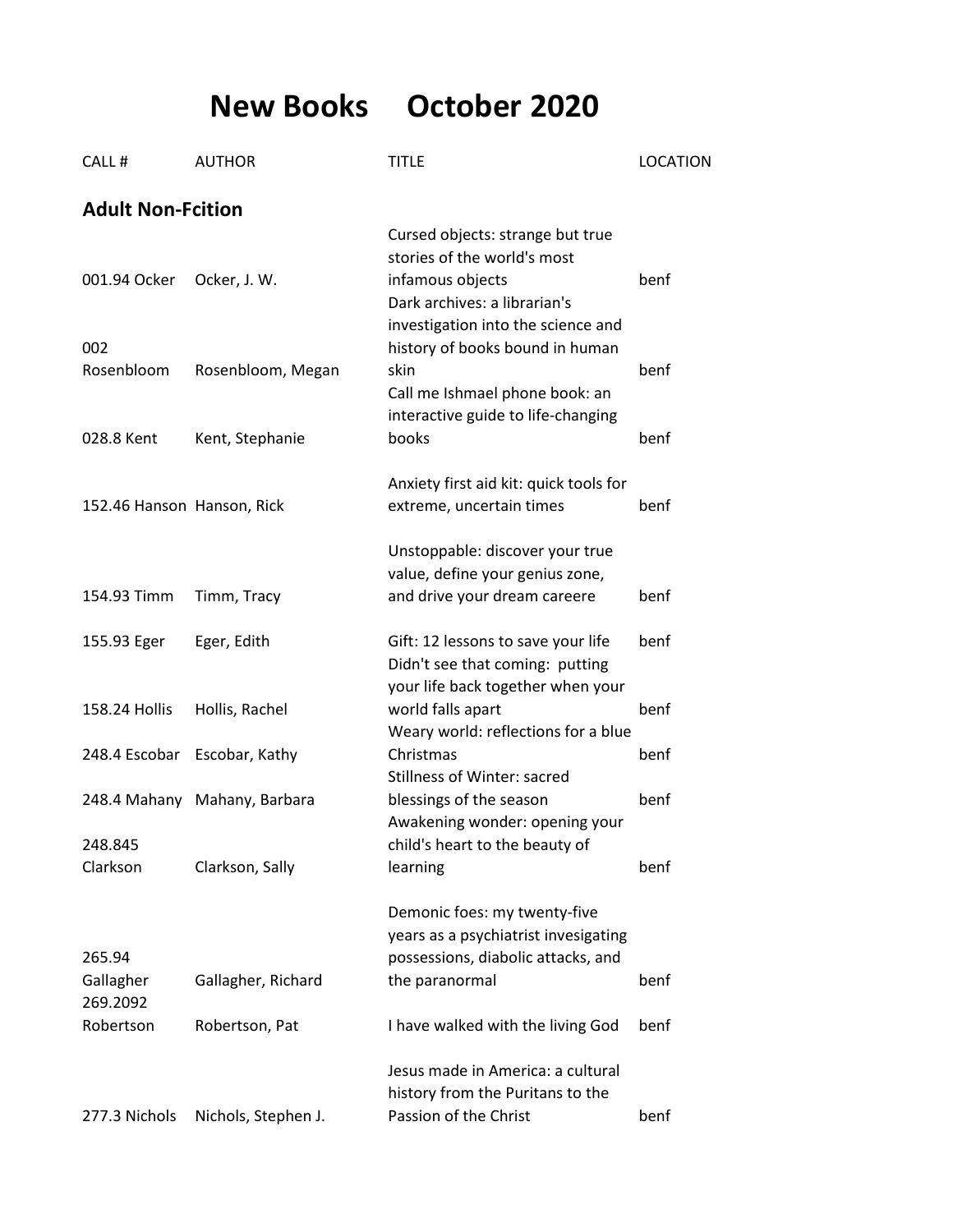|                              |                                | Purpose of power: how we come                                                                |             |
|------------------------------|--------------------------------|----------------------------------------------------------------------------------------------|-------------|
| 303.484 Garza Garza, Alicia  |                                | together when we fall apart<br>Ten lessons for a post-pandemic                               | benf        |
| 320.51                       | 303.49 Zakaria Zakaria, Fareed | world                                                                                        | benf        |
| <b>Buttigieg</b><br>320.533  | <b>Buttigieg, Pete</b>         | Trust: America's best chance<br>Bland fanatics: liberals, race, and                          | benf        |
| Mishra                       | Mishra, Pankaj                 | empire<br>Rise up: confronting a country at                                                  | benf        |
| 320.973                      |                                | the crossroads / Reverend Al                                                                 |             |
| Sharpton                     | Sharpton, Al, author.          | Sharpton.                                                                                    | benf        |
|                              |                                | Fallout: nuclear bribes, Russion<br>spies, and the Washington lies that                      |             |
| 320.973                      |                                | enriched the Clinton and Biden                                                               |             |
| Solomon                      | Solomon, John                  | dynasties                                                                                    | <b>benf</b> |
|                              |                                | <b>Blackout: how Black America can</b>                                                       |             |
| 324.2734                     |                                | make its second escape from the                                                              |             |
| Owens                        | Owens, Candace                 | Democrat plantation                                                                          | benf        |
| 324.973                      |                                | Where law ends: inside the                                                                   |             |
| Weissmann                    | Weissmann, Andrew              | Mueller investigation                                                                        | benf        |
|                              |                                | Zealot and the emancipator: John                                                             |             |
| 326.80922                    |                                | Brown, Abraham Lincoln and the                                                               |             |
| <b>Brands</b>                | Brands, H. W.                  | struggle for American freedom                                                                | benf        |
| 327.1247                     |                                | Agent Sonya: Moscow's most                                                                   |             |
| Macintyrye                   | Macintyre, Ben                 | daring wartime spy<br>Quiet Americans: four CIA spies at                                     | benf        |
| 327.1273                     |                                | the dawn of the Cold Warâ€"a                                                                 |             |
| Anderson<br>327.73           | Anderson, Scott                | tragedy in three acts<br>Battlegrounds : the fight to defend                                 | benf        |
| McMaster                     | McMaster, H. R.                | the free world                                                                               | benf        |
| 330.973                      |                                | Evil geniuses: the unmaking of                                                               |             |
| Anderson                     | Anderson, Kurt                 | America: a recent history                                                                    | benf        |
| 332.6 DiNuzzo DiNuzzo, P. J. |                                | Seven keys to investing success<br>To master the boundless sea: the<br>U.S. Navy, the marine | benf        |
| 359.00973                    |                                | environment, and the cartography                                                             |             |
| Smith                        | Smith, Jason W.                | of empire                                                                                    | benf        |
| 362.292                      |                                | Big hustle: a Boston street kid's                                                            |             |
| Wahlberg<br>597.097          | Wahlberg, Jim                  | story of addiction and redemption                                                            | benf        |
| Steiner                      | Steiner, Linda                 | Pennsylvania fishes                                                                          | benf        |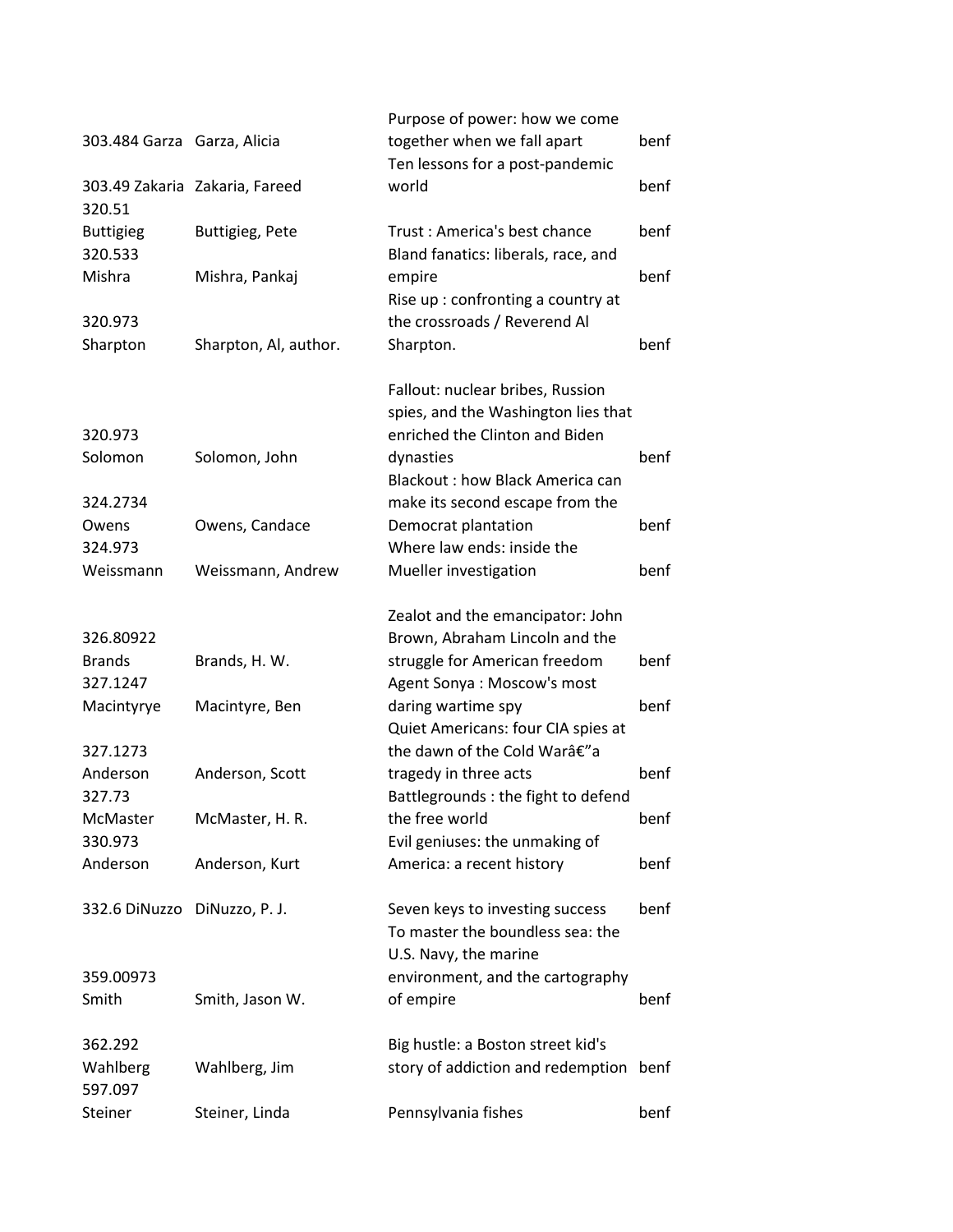|                               |                       | Pennsylvania amphibians and            |      |
|-------------------------------|-----------------------|----------------------------------------|------|
| 597.9 Shaffer                 | Shaffer, Larry L.     | reptiles                               | benf |
| 613.25 Rubin                  | Rubin, Jordan         | <b>Essential fasting</b>               | benf |
|                               |                       | Welcome to the United States of        |      |
| 616.8522                      |                       | Anxiety: observations from a           |      |
| Lancaster                     | Lancaster, Jen        | reforming neurotic                     | benf |
| 617.482092                    |                       |                                        |      |
| Lehrer                        | Lehrer, Riva          | Golem girl: a memoir                   | benf |
|                               |                       | Classic car: the definitive visual     |      |
| 629.222 Classic               |                       | history                                | benf |
|                               |                       | Kitchen garden revival: a modern       |      |
|                               |                       | guide to creating a stylish small-     |      |
|                               |                       | scale, low-maintenance edible          |      |
| 635 Burke                     | Burke, Nicole Johnsey | garden                                 | benf |
|                               |                       |                                        |      |
|                               |                       | Little gardener: helping children      |      |
| 635 Cerny                     | Cerny, julie A.       | connect with the natural world         | benf |
|                               |                       |                                        |      |
|                               |                       | Modern cottage garden: a fresh         |      |
| 635.9 Loades                  | Loades, Greg          | approach to a classic style            | benf |
|                               |                       | Wils at home: how to style and         |      |
| 635.965 Carter Carter, Hilton |                       | care for beautiful plants              | benf |
|                               |                       | Houseplants for all: how to fill any   |      |
| 635.965 Horst                 | Horst, Danae          | home with happy plants                 | benf |
|                               |                       |                                        |      |
| 636.0887                      |                       | Mutual rescue: how adopting a          |      |
| Novello                       | Novello, Carol        | homeless animal can save you, too benf |      |
| 641.5 Howard                  | Howard, Vivian        | This will make it taste good           | benf |
| 641.5092                      |                       | Our lady of perpetual hunger: a        |      |
| Donovan                       | Donovan, Lisa         | memoir                                 | benf |
| 641.53                        |                       | Teatime birthdays: afternoon-tea       |      |
| Teatime                       |                       | celebrations for all ages              | benf |
| 641.6 Chang                   | Chang, David          | Eat a peach : a memoir                 | benf |
|                               |                       | Dessert person: recipes and            |      |
|                               |                       | guidance for baking with               |      |
| 641.86 Saffitz                | Saffitz, Claire       | confidence                             | benf |
|                               |                       | Leading with gratitude: eight          |      |
|                               |                       | leadership practices for               |      |
| 658.4 Gostick                 | Gostick, Adrian       | extraordinary business results         | benf |
|                               |                       | Frick Pittsburgh: a guide to the       |      |
| 708.147 Frick                 |                       | collection                             | benf |
|                               |                       | 99% invisible city: a field guide to   |      |
|                               |                       | the hidden world of everyday           |      |
| 720 Mars                      | Mars, Roman           | design                                 | benf |
|                               |                       |                                        |      |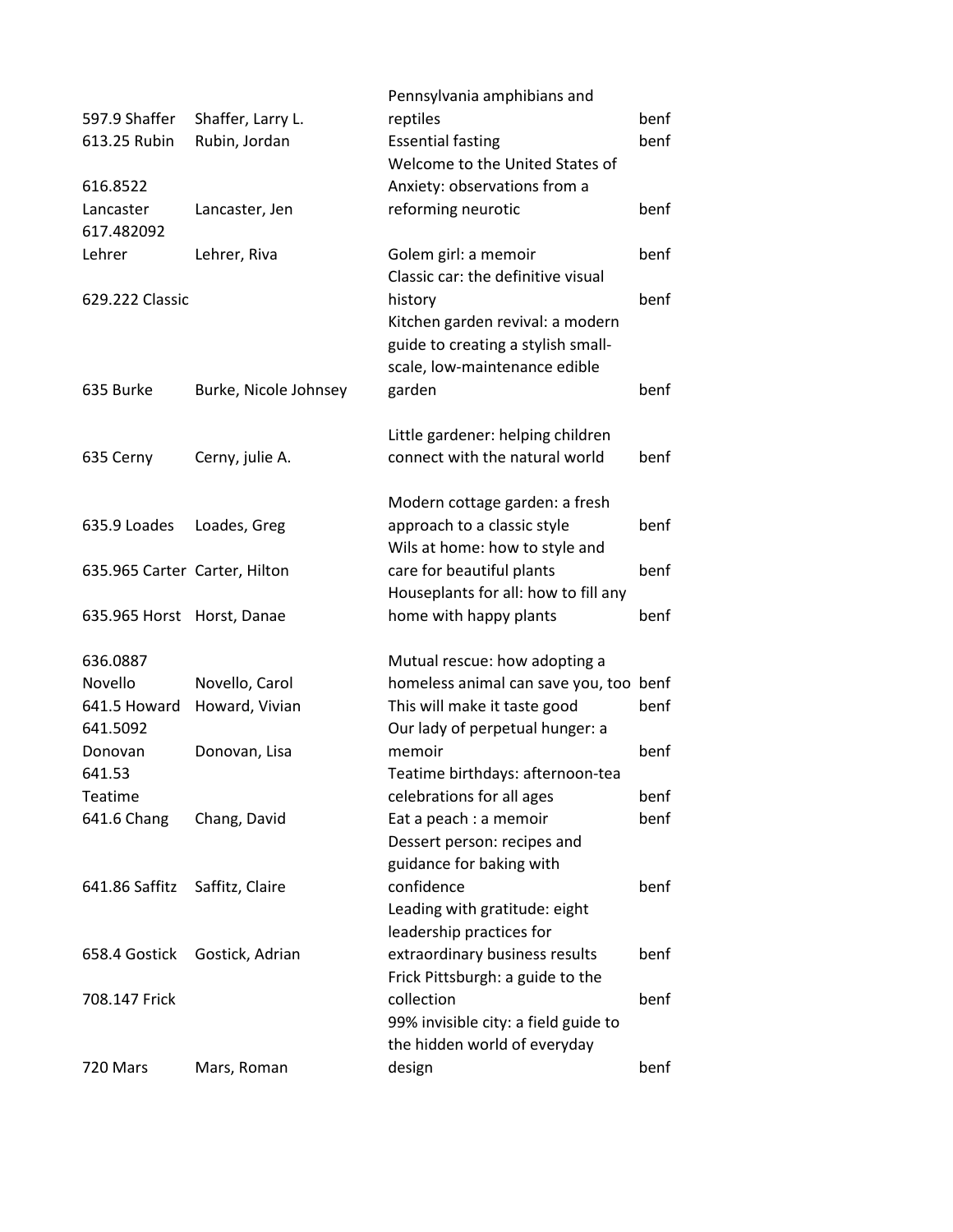|                    |                          | Wellness by design: a room-by-<br>room guide to optimizing your<br>home for health, fitness, and |      |
|--------------------|--------------------------|--------------------------------------------------------------------------------------------------|------|
| 747 Gold           | Gold, Jamie              | happiness                                                                                        | benf |
| 747.8837           |                          |                                                                                                  |      |
| Cooper             | Cooper, Cindy Smith      | Country cottages                                                                                 | benf |
| 747.9 Lake         | Lake, Selina             | <b>Botanical style</b>                                                                           | benf |
| 779.2 Stanton      | Stanton, Brandon         | <b>Humans</b>                                                                                    | benf |
| 781.6609           |                          | Rock & roll year by year / Luke                                                                  |      |
| Crampton           | Crampton, Luke.          | Crampton & Dafydd Rees.                                                                          | benf |
| 782.42164          |                          |                                                                                                  |      |
| Carey<br>786.20957 | Carey, Mariah            | The meaning of Mariah Carey                                                                      | benf |
| Roberts            | Roberts, Sophy           | Lost pianos of Siberia                                                                           | benf |
| 792.8092           |                          | Dancing man: a Broadway                                                                          |      |
| Avian              | Avian, Bob               | choreographer's journey                                                                          | benf |
| 799.32 Ruis        | Ruis, Steve              | Archery drill book                                                                               | benf |
|                    |                          | Emily Dickinson's gardening life:                                                                |      |
| 811.4              |                          | the plants & places that inspired                                                                |      |
| McDowell           | McDowell, Marta          | the iconic poet                                                                                  | benf |
|                    |                          | Violet bent backwards over the                                                                   |      |
| 811.6 Del Rey      | Del Rey, Lana            | grass                                                                                            | benf |
| 817.54             |                          |                                                                                                  |      |
| Seinfeld           | Seinfeld, Jerry, author. | Is this anything? / Jerry Seinfeld.                                                              | benf |
|                    |                          | Overstated: a coast-to-coast roast                                                               |      |
| 817.6 Quinn        | Quinn, Colin             | of the 50 states                                                                                 | benf |
| 818.602 Desus      | <b>Desus Nice</b>        | God-level knowledge darts: life<br>lessons from the Bronx                                        | benf |
| Nice               |                          | Twilight of the gods: war in the                                                                 |      |
| 940.5426 Toll      | Toll, Ian W.             | Western Pacific, 1944-1945                                                                       | benf |
|                    |                          |                                                                                                  |      |
|                    |                          | Memoirs of a Kamikaze: a World                                                                   |      |
| 940.5485           |                          | War II pilot's inspiring story of                                                                |      |
| Odachi             | Odachi, Kazuo            | survival, honor and reconciliation                                                               | benf |
| 944.736            |                          |                                                                                                  |      |
| Verant             | Verant, Samantha         | How to make a French family                                                                      | benf |
|                    |                          | Interrogation rooms of the Korean                                                                |      |
| 951.9042 Kim       | Kim, Monica              | War: an untold history                                                                           | benf |
| 970.00497          |                          | Killing Crazy Horse: The Merciless                                                               |      |
| O'Reilly           | O'Reilly, Bill           | Indian Wars in America                                                                           | benf |
|                    |                          |                                                                                                  |      |
| 973.3 Norton       | Norton, Mary Beth        | 1774: the long year of revolution                                                                | benf |
|                    |                          | Every drop of blood: the                                                                         |      |
|                    |                          | momentous second inauguration                                                                    |      |
| 973.7 Achorn       | Achorn, Edward           | of Abraham Lincoln                                                                               | benf |
|                    |                          |                                                                                                  |      |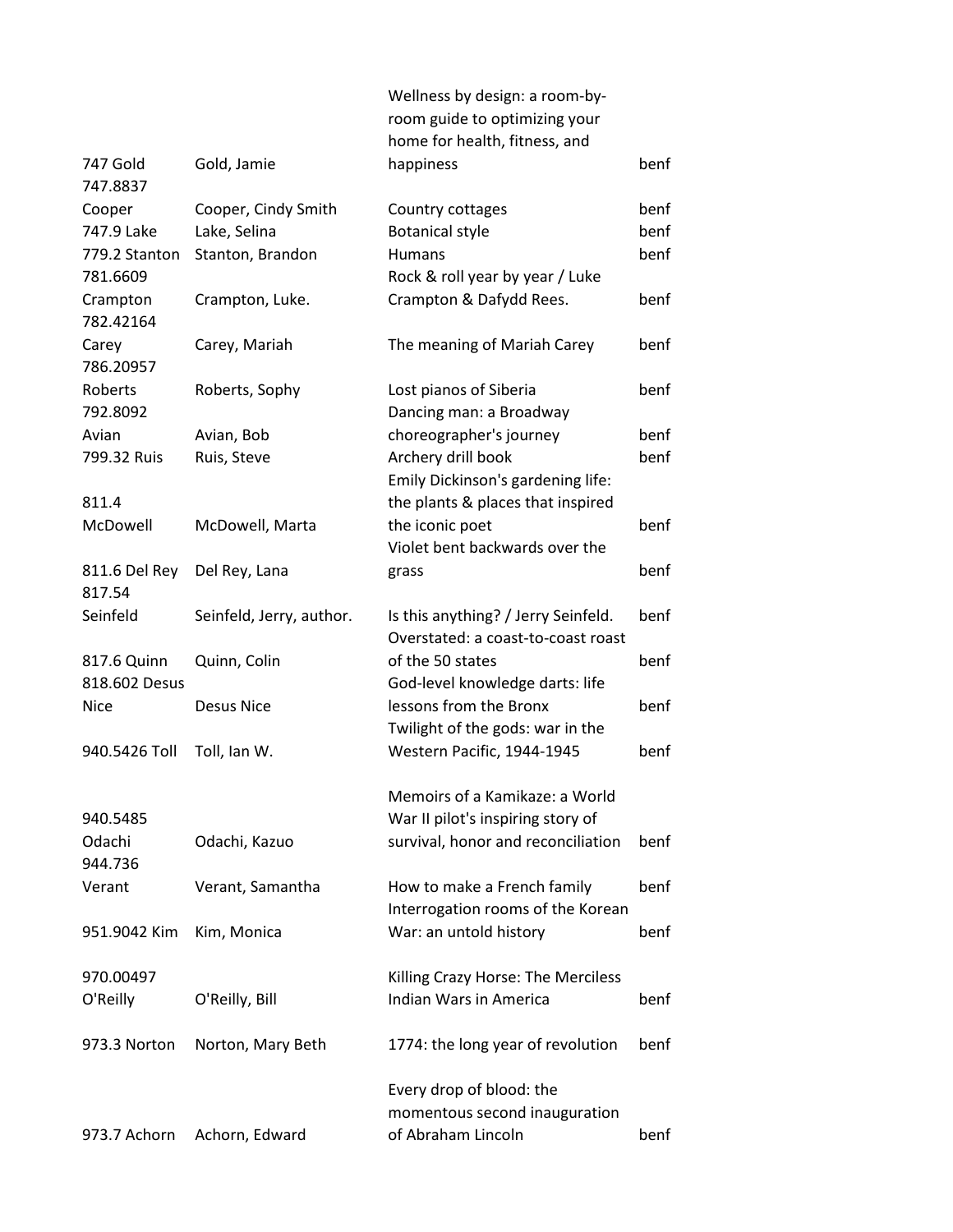| 973.922092<br>Logevall<br>973.926092 | Logevall, Fredrik                                  | JFK: coming of age in the American<br>century, 1917-1956                                                                                                               | benf  |
|--------------------------------------|----------------------------------------------------|------------------------------------------------------------------------------------------------------------------------------------------------------------------------|-------|
| Alter                                | Alter, Jonathan                                    | His very best: Jimmy Carter, a life                                                                                                                                    | benf  |
|                                      | 973.933 Cohen Cohen, Michael                       | Disloyal: A memoir                                                                                                                                                     | benf  |
| 973.933<br>Lithgow                   | Lithgow, John                                      | Trumpty Dumpty wanted a crown:<br>verses for a despotic age<br>Don't lie to me and stop trying to                                                                      | benf  |
| 973.933 Pirro                        | Pirro, Jeanine                                     | steal our freedom                                                                                                                                                      | benf  |
| 973.933<br>Sanders<br>973.933        | Sanders, Sarah Huckabee                            | Speaking for myself: faith,<br>freedom, and the fight of our lives<br>inside the Trump White House<br>Hoax: Donald Trump, Fox News,<br>and the Dangerous Distortion of | benf  |
| Stelter                              | Stelter, Brian                                     | Truth                                                                                                                                                                  | benf  |
| 973.933 Strzok Strzok, Peter         |                                                    | Compromised: counterintelligence<br>and the threat of Donald J. Trump                                                                                                  | benf  |
| <b>Biography</b>                     |                                                    |                                                                                                                                                                        |       |
| 92 Akins                             | Akins, Lauren                                      | Live in love: growing together<br>through life's changes                                                                                                               | bebio |
| 92 Buttigieg                         | Buttigieg, Chasten                                 | I have something to tell you                                                                                                                                           | bebio |
|                                      |                                                    | Let love rule / Lenny Kravitz and                                                                                                                                      |       |
| 92 Kravitz                           | Kravitz, Lenny, author.<br>Michaelis, David, 1957- | David Ritz.                                                                                                                                                            | bebio |
| 92 Roosevelt                         | author.                                            | Eleanor / David Michaelis.<br>Always Young and Restless: My<br>Life On and Off America's #1                                                                            | bebio |
| 92 Scott                             | Scott, Melody Thomas                               | Daytime Drama<br>Reclaiming her time: the power of                                                                                                                     | bebio |
| 92 Waters                            | Andrews-Dyer, Helena                               | <b>Maxine Waters</b><br>Pass it on: work hard, serve                                                                                                                   | bebio |
| 92 Watson                            | Watson, Deshaun                                    | othersrepeat                                                                                                                                                           | bebio |
| Reference                            |                                                    |                                                                                                                                                                        |       |
| R 333.792                            |                                                    | Nuclear power goes on-line : a                                                                                                                                         |       |
| <b>Beaver PA</b>                     |                                                    | history of Shippingport / William                                                                                                                                      |       |
| <b>COLL</b><br>R 363.25              | Beaver, William.                                   | Beaver.                                                                                                                                                                | bepac |
| Barnes-                              |                                                    | Handy forensic science answer                                                                                                                                          |       |
| Svarney                              | Barnes-Svarney, Patricia                           | book                                                                                                                                                                   | beref |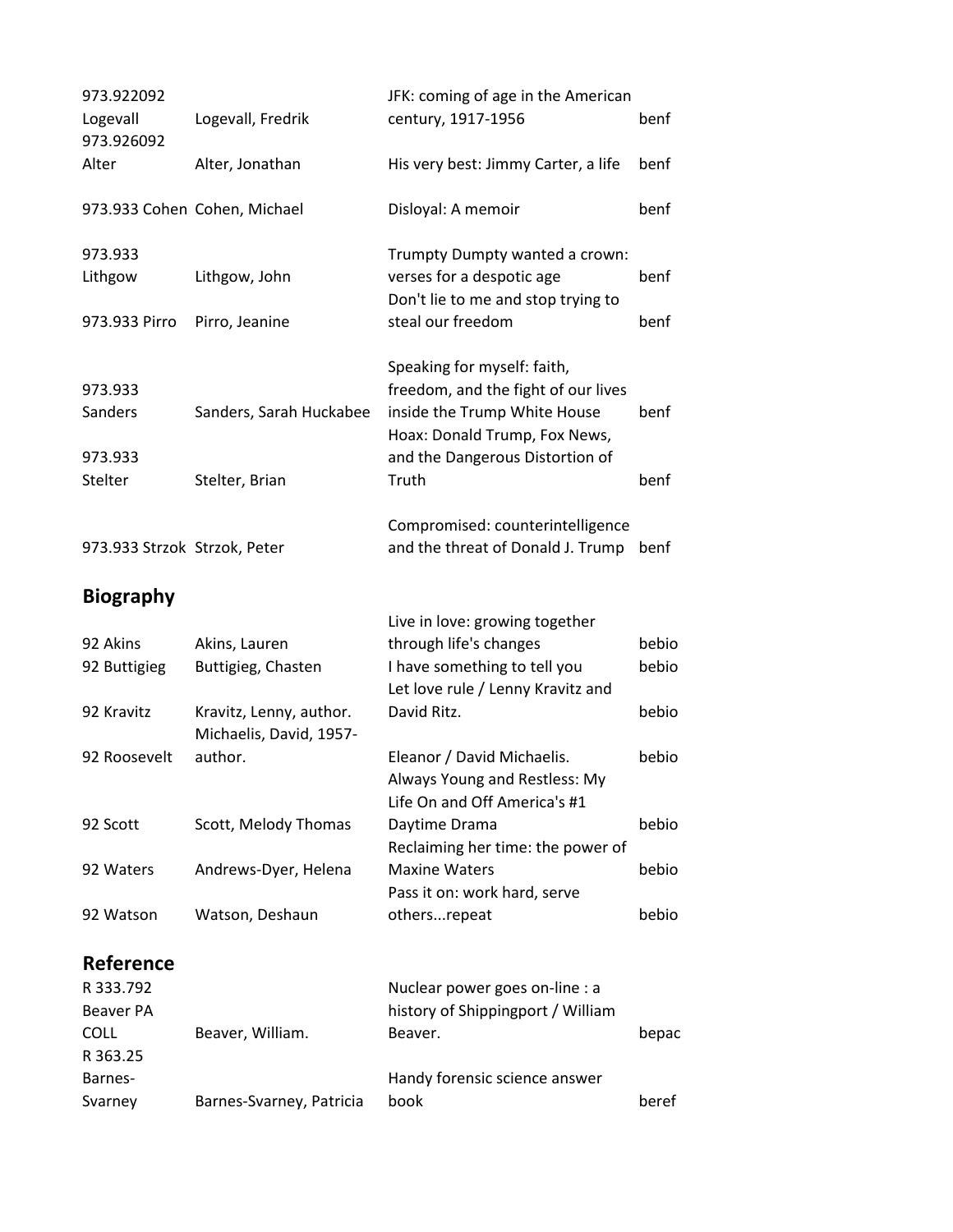R 974.892

Agnew PA

| COLL | Agnew, Daniel | <b>Beaver County Centennial</b> | bepac |
|------|---------------|---------------------------------|-------|
|      |               |                                 |       |

## **Adult Fiction**

| Fic Alam            | Alam, Rumaan, author.     | Leave the world behind : a novel /<br>Rumaan Alam. | befic |
|---------------------|---------------------------|----------------------------------------------------|-------|
|                     |                           | Anxious people : a novel / Fredrik                 |       |
|                     | Backman, Fredrik, 1981-   | Backman; translated by Neil                        |       |
| Fic Backman         | author.                   | Smith.                                             | befic |
| <b>Fic Banville</b> | Banville, John, author.   | Snow / John Banville.                              | befic |
| <b>Fic Beatty</b>   | Beatty, Pete              | Cuyahoga                                           | befic |
|                     |                           | My favorites: a collection of short                |       |
| Fic Bova            | Bova, Ben                 | stories                                            | befic |
| <b>Fic Brooks</b>   | Brooks, Terry             | Last druid                                         | befic |
| <b>Fic Burian</b>   | Burian, Natalka           | Daughters of the wild                              | befic |
|                     | Butcher, Jim, 1971-       | Battle ground : a novel of the                     |       |
| Fic Butcher         | author.                   | Dresden files / Jim Butcher.                       | befic |
| <b>Fic Cameron</b>  | Cameron, Stella           | Whisper the dead                                   | befic |
| <b>Fic Cameron</b>  | Cameron, W. Bruce         | A dog's perfect Christmas                          | befic |
|                     |                           | The sentinel / Lee Child and                       |       |
| Fic Child           | Child, Lee, author.       | Andrew Child.                                      | befic |
| <b>Fic Cleeves</b>  | Cleeves, Ann              | Crow trap                                          | befic |
| <b>Fic Cleeves</b>  | Cleeves, Ann              | Dead water                                         | befic |
| <b>Fic Cleeves</b>  | Cleeves, Ann              | Red bones                                          | befic |
| <b>Fic Cleeves</b>  | Cleeves, Ann              | <b>Telling tales</b>                               | befic |
| <b>Fic Cleeves</b>  | Cleeves, Ann              | The darkest evening                                | befic |
| Fic Dade            | Dade, Olivia              | Spoiler alert                                      | befic |
| Fic DeLillo         | Delillo, Don              | The silence                                        | befic |
| Fic Deveraux        |                           |                                                    |       |
| Large Print         | Deveraux, Jude            | Chance of a lifetime                               | belp  |
| Fic Doctorow        | Doctorow, Cory            | Attack surface                                     | befic |
|                     |                           | Remember me: a Spanish Civil War                   |       |
| Fic Escobar         | Escobar, Mario            | novel                                              | befic |
|                     | Foley, Lucy (Novelist),   | The guest list : a novel / Lucy                    |       |
| Fic Foley           | author.                   | Folev.                                             | befic |
| Fic French          | French, Tana, author.     | The searcher / Tana French.                        | befic |
| Fic Griffin         | Griffin, Laura            | Hidden                                             | befic |
| Fic Grisham         | Grisham, John, 1955-.     | A Time for Mercy.                                  | befic |
|                     |                           |                                                    |       |
| <b>Fic Haig</b>     | Haig, Matt, 1975- author. | The Midnight Library / Matt Haig.                  | befic |
| <b>Fic Haines</b>   | Haines, Carolyn           | Garland of bones                                   | befic |
| Fic Hand            | Hand, Elizabeth           | Book of lamps and banners                          | befic |
| Fic Harbison        | Harbison, Beth            | The Cookbook Club                                  | befic |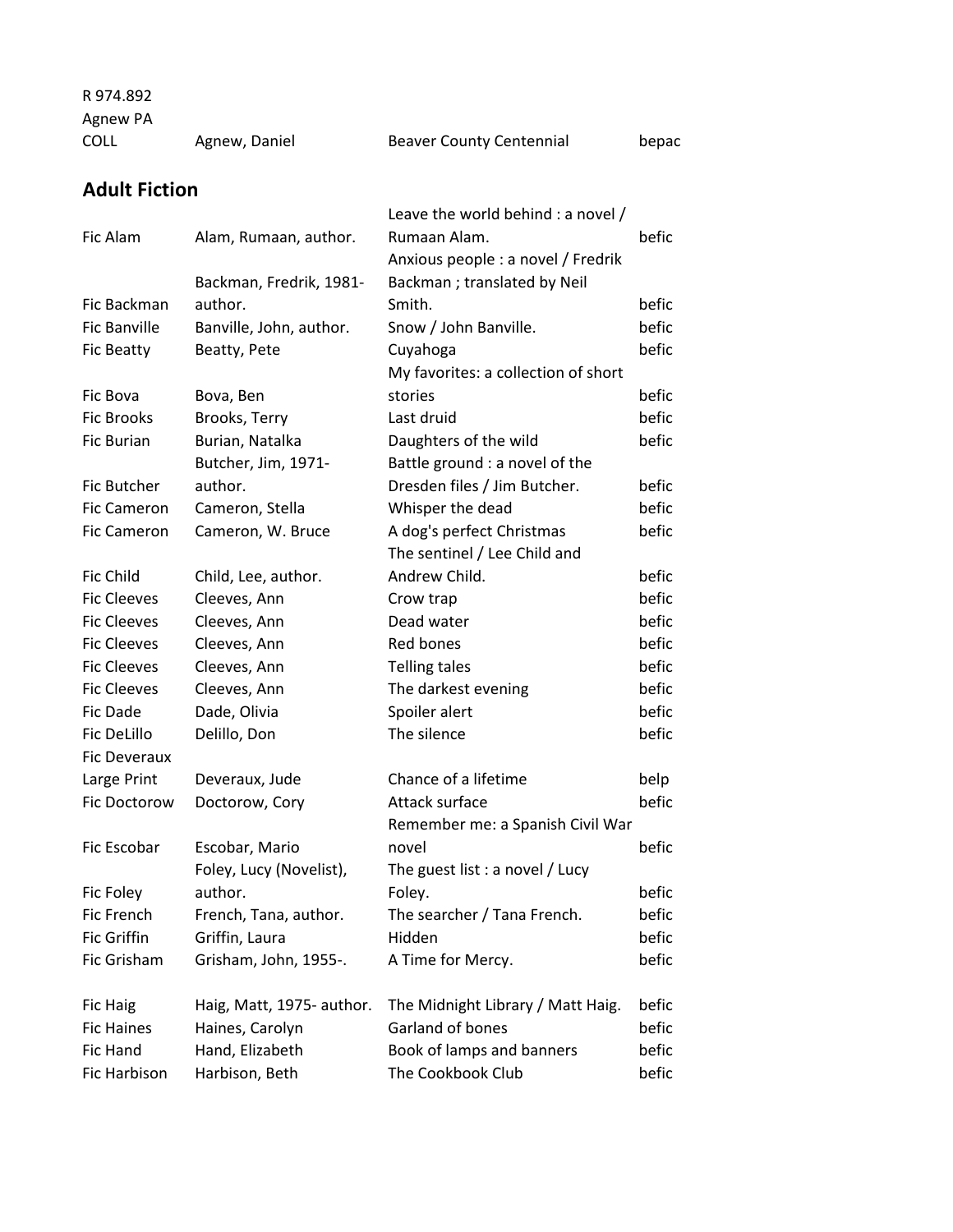|                    |                                            | Liebes kind. EnglishDear child /        |       |
|--------------------|--------------------------------------------|-----------------------------------------|-------|
|                    | Hausmann, Romy, 1981-                      | Romy Hausmann; translated from          |       |
| Fic Hausmann       | author.                                    | the German by Jamie Bulloch.            | befic |
|                    |                                            | One for the blackbird, one for the      |       |
| Fic Hawker         | Hawker, Olivia                             | crow                                    | befic |
| Fic Herbert        | Herbert, Brian                             | Dune: the Duke of Caladan               | befic |
| Fic Hibbert        | Hibbert, Talia                             | Take a Hint, Dani Brown                 | befic |
|                    |                                            | Troubles in paradise : a novel / Elin   |       |
|                    | Fic Hilderbrand Hilderbrand, Elin, author. | Hilderbrand.                            | befic |
| Fic Hoffman        | Hoffman, Alice, author.                    | Magic lessons / Alice Hoffman.          | befic |
| Fic Hornby         | Hornby, Nick                               | Just like you                           | befic |
| Fic Huber          | Huber, Anna Lee, author.                   | A pretty deceit / Anna Lee Huber.       | befic |
| Fic Jewell         | Jewell, Lisa, author.                      | Invisible girl : a novel / Lisa Jewell. | befic |
| Fic Keir           | Keir, linda                                | Three Mrs. Wrights                      | befic |
| Fic Klassen        | Klassen, Julie                             | Ivy Hill Christmas                      | befic |
| Fic Klay           | Klay, Phil                                 | <b>Missionaries</b>                     | befic |
| <b>Fic Lester</b>  | Lester, Natasha                            | The Paris secret                        | befic |
| Fic Loskutoff      | Loskutoff, Maxim                           | <b>Ruthie Fear</b>                      | befic |
|                    | Macomber, Debbie,                          | Jingle all the way : a novel /          |       |
| Fic Macomber       | author.                                    | Debbie Macomber.                        | befic |
|                    |                                            | Happily this Christmas / Susan          |       |
| <b>Fic Mallery</b> | Mallery, Susan, author.                    | Mallery.                                | befic |
| Fic Matsuda        | Matsuda, Aoko                              | Where the wild ladies are               | befic |
| Fic Mayor          | Mayor, Archer, author.                     | The orphan's guilt / Archer Mayor.      | befic |
| Fic McDermid       | McDermid, Val, author.                     | Still life / Val McDermid.              | befic |
| <b>Fic Miller</b>  | Miller, Sue, 1943- author.                 | Monogamy: a novel / Sue Miller.         | befic |
| Fic Molloy         | Molloy, Aimee                              | Goodnight beautiful                     | befic |
| <b>Fic Nevo</b>    | Nevo, Eshkol                               | Last interview                          | befic |
| Fic Norman         | Norman, Samantha                           | Death and the maiden                    | befic |
| <b>Fic Novik</b>   | Novik, Naomi                               | A deadly education                      | befic |
|                    |                                            | Novellas. SelectionsCardiff, by the     |       |
|                    | Oates, Joyce Carol, 1938-                  | sea : four novellas of suspense /       |       |
| <b>Fic Oates</b>   | author.                                    | Joyce Carol Oates.                      | befic |
| Fic Osman          | Osman, Richard                             | Thursday murder club                    | befic |
| <b>Fic Parks</b>   | Parks, Brad                                | Interference                            | befic |
| Fic Patterson      | Patterson, James.                          | Three Women Disappear.                  | befic |
|                    |                                            | The book of two ways: a novel /         |       |
| <b>Fic Picoult</b> | Picoult, Jodi, 1966- author. Jodi Picoult. |                                         | befic |
|                    |                                            | A song for the dark times : an          |       |
|                    |                                            | Inspector Rebus novel / Ian             |       |
| Fic Rankin         | Rankin, Ian, author.                       | Rankin.                                 | befic |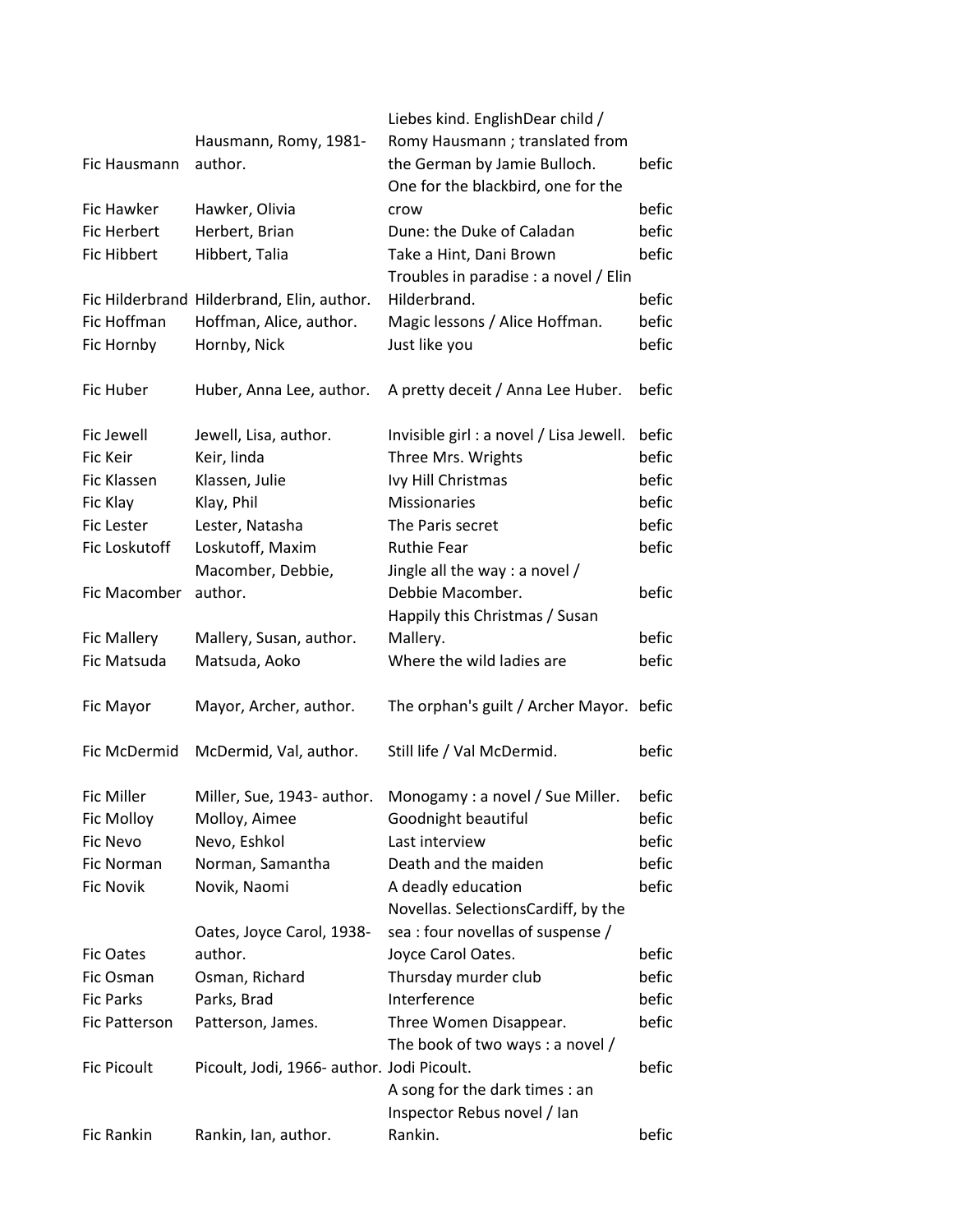| Fic Robinson        | Robinson, Kim Stanley<br>Robinson, Marilynne, | Ministry for the future             | befic |
|---------------------|-----------------------------------------------|-------------------------------------|-------|
| Fic Robinson        | author.                                       | Jack / Marilynne Robinson.          | befic |
| Fic Rosenfelt       | Rosenfelt, David                              | Silent bite                         | befic |
| <b>Fic Rosett</b>   | Rosett, Sara                                  | Old money murder in Mayfair         | befic |
| Fic Sawyer          | Sawyer, Kim Vogel                             | Librarian of Boone's Hollow         | befic |
|                     |                                               | The invisible life of Addie LaRue / |       |
| Fic Schwab          | Schwab, Victoria, author.                     | V.E. Schwab.                        | befic |
| <b>Fic Shocklee</b> | Shocklee, Michelle                            | Under the tulip tree                | befic |
| Fic Swann           | Swann, Christopher                            | Never turn back                     | befic |
| Fic Taylor          | Taylor, Patrick                               | An Irish country welcome            | befic |
|                     |                                               |                                     |       |
|                     |                                               | Tiny nightmares : very short tales  |       |
|                     |                                               | of horror / edited by Lincoln       |       |
|                     |                                               | Michel and Nadxieli Nieto; interior |       |
| Fic Tiny            |                                               | illustrations by Daehyun Kim.       | befic |
|                     |                                               | Confessions on the 7:45 : a novel / |       |
| Fic Unger           | Unger, Lisa, 1970- author.                    | Lisa Unger.                         | befic |
| Fic Ware            | Ware, Ruth, author.                           | One by one / Ruth Ware.             | befic |
| Fic Weaver          | Weaver, Ashley                                | Deception at Thornecrest            | befic |
| Fic Woods           | Woods, Stuart, author.                        | Shakeup / Stuart Woods.             | befic |
|                     |                                               |                                     |       |
|                     |                                               | The haunting at Bonaventure         |       |

## **Large Print**

| Fic Blackwell      |                       |                          |      |
|--------------------|-----------------------|--------------------------|------|
| Large Print        | Blackwell, Juliet     | Vineyards of Champagne   | belp |
| Fic Brown          |                       |                          |      |
| Large Print        | Brown, Carolyn        | Family journal           | belp |
| Fic Bunn Large     |                       |                          |      |
| Print              | Bunn, Davis           | <b>Tranguility Falls</b> | belp |
| <b>Fic Follett</b> |                       |                          |      |
| Large Print        | Follett, Ken          | Evening and the morning  | belp |
| Fic Gray Large     |                       |                          |      |
| Print              | Gray, Shelley Shepard | Promises of tomorrow     | belp |
| Fic Gunn Large     |                       |                          |      |
| Print              | Gunn, Robin Jones     | Being known              | belp |
| Fic Hooper         |                       |                          |      |
| Large Print        | Hooper, Kay           | Hidden Salem             | belp |
| Fic Jackson        |                       |                          |      |
| Large Print        | Jackson, Lisa         | Last girl standing       | belp |
| Fic Jenner         |                       |                          |      |
| Large Print        | Jenner, Natalie       | Jane Austen Society      | belp |
| Fic Perry Large    |                       |                          |      |
| Print              | Perry, Anne           | One fatal flaw           | belp |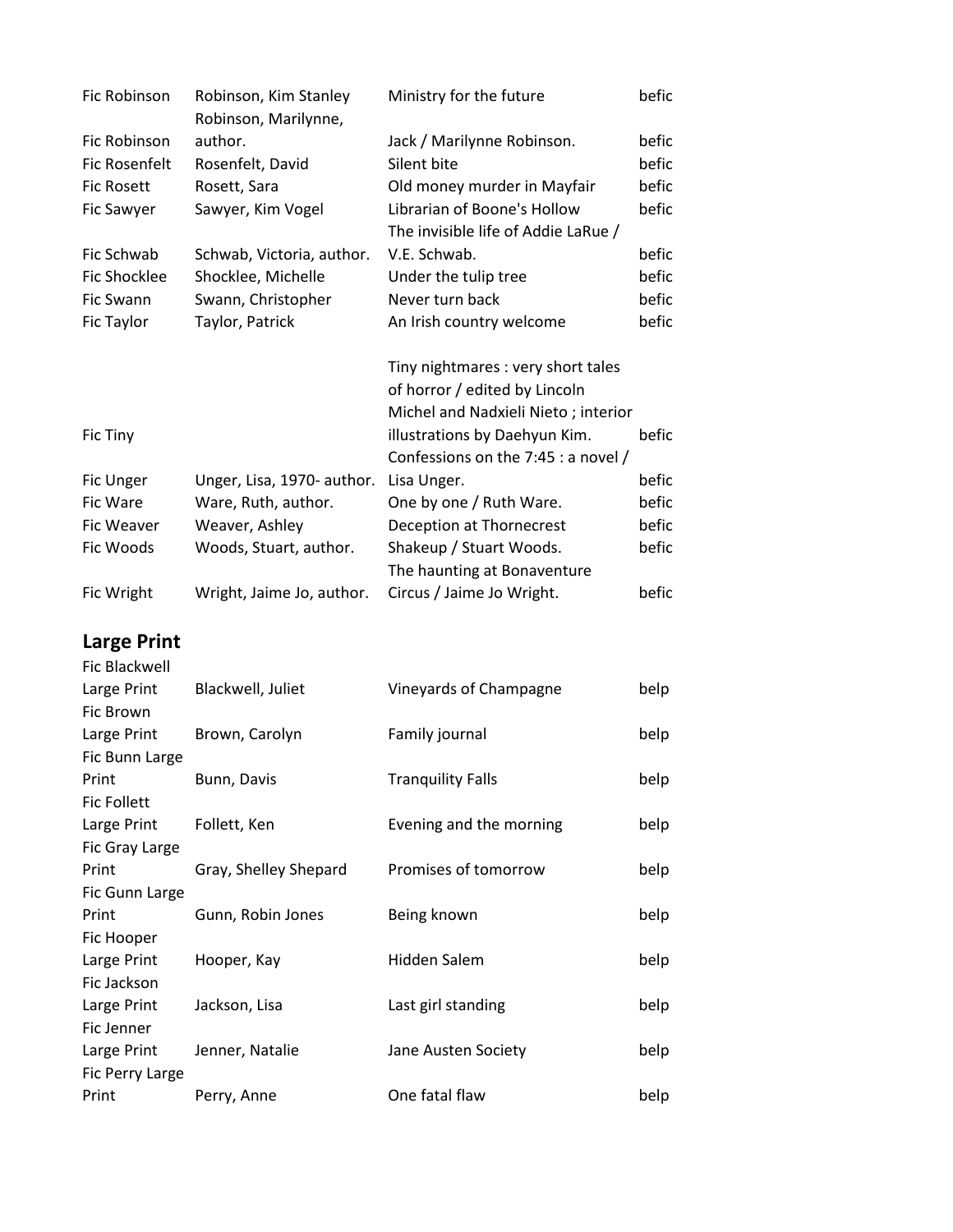| <b>Fic Plcoult</b>                   |                                       |                                                                                                                                             |              |
|--------------------------------------|---------------------------------------|---------------------------------------------------------------------------------------------------------------------------------------------|--------------|
| Large Print<br>Fic Wilde Large       | Picoult, Jodi                         | The book of two ways                                                                                                                        | belp         |
| Print                                | Wilde, Lori                           | Moonglow sisters                                                                                                                            | belp         |
| <b>Juvenile Non-Fiction</b>          |                                       |                                                                                                                                             |              |
| J 070.4 Otis YA Otis, Cindy L.       |                                       | True or false? : a CIA analyst's<br>guide to spotting fake news<br>Superpowered: transform anxiety<br>into courage, confidence, and         | bejnf        |
|                                      | J 155.4 Tsabary Tsabary, Shefali      | resilience                                                                                                                                  | bejnf        |
| J 155.5 Bluth<br>YA<br>J305.2        | Bljuth, Karen                         | Self-compassionate teen:<br>mindfulness and compassion skills<br>to conquer your critical inner voice bejnf<br>Channel kindness: stories of |              |
| Channel YA<br>J306.76                |                                       | kindness and community<br>Out! : how to be your authentic                                                                                   | bejnf        |
| McKenna YA<br>J398.46                | McKenna, Miles                        | self                                                                                                                                        | bejnf        |
| London                               | London, Martha                        | Unicorns                                                                                                                                    | bejnf        |
| J 523.1 Gater                        |                                       | Mysteries of the universe<br>How we got to the moon: the<br>people, technology, and daring<br>feats of science behind humanity's            | bejnf        |
| J 629.45 Rocco Rocco, John<br>J641.5 |                                       | greatest adventure<br>Complete DIY cookbook for young                                                                                       | bejnf        |
| America's                            | America's Test Kitchen                | chefs<br>Garfield's guide to drawing the<br>world's best-looking cat (and his                                                               | bejnf        |
| J 741.5 Nickel                       | Nickel, Scott                         | friends)                                                                                                                                    | bejnf        |
|                                      | J 796.2 London london, Martha         | Quidditch                                                                                                                                   | bejnf        |
| J796.21                              | J 796.2 London London, Martha         | <b>Ultimate Frisbee</b>                                                                                                                     | bejnf        |
| London                               | London, Martha                        | Roller derby                                                                                                                                | bejnf        |
| J796.33                              | J 796.3 Decker Decker, Michael        | Dodgeball                                                                                                                                   | bejnf        |
| Decker<br>J796.34                    | Decker, Michael                       | Fantasy football                                                                                                                            | bejnf        |
| London<br>J 92 Monroe                | London, Martha<br>Weatherford, Carole | Pickleball<br>Beauty mark: a verse novel of                                                                                                 | bejnf        |
| YA<br>J 92 Ulmer                     | <b>Boston</b><br>Ulmer, Mikaila       | Marilyn Monroe<br><b>Bee fearless</b>                                                                                                       | bejb<br>bejb |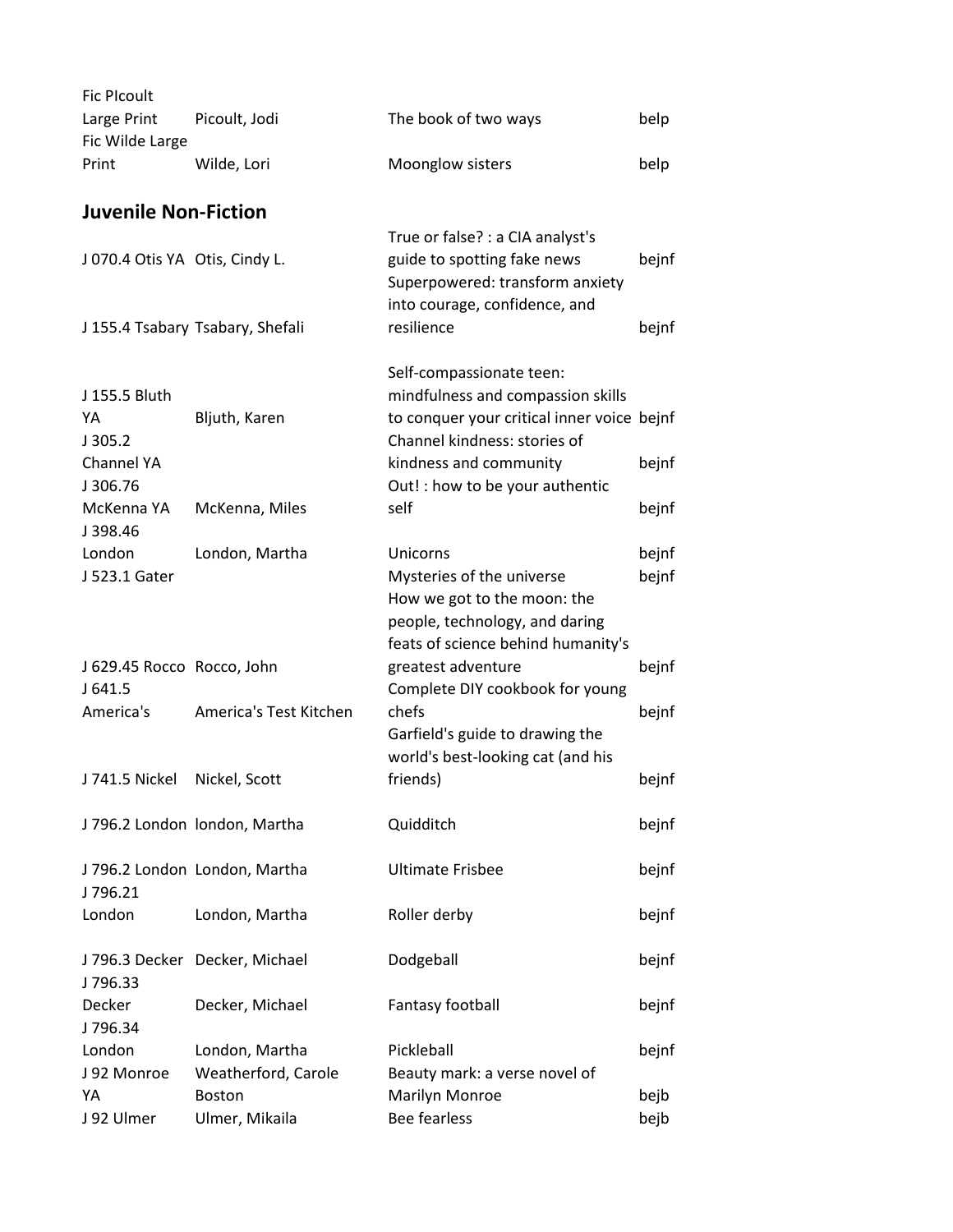| JE 152.4                               |                                    |                                     |      |
|----------------------------------------|------------------------------------|-------------------------------------|------|
| Murray                                 | Murray, Julie                      | Self-control                        | beje |
| JE 152.41                              |                                    |                                     |      |
| Murray                                 | Murray, Julie                      | Empathy                             | beje |
| JE 177.62                              |                                    |                                     |      |
| Murray                                 | Murray, Julie                      | Friendship                          | beje |
| JE 179.6                               |                                    |                                     |      |
| Murray                                 | Murray, Julie                      | Courage                             | beje |
| JE 179.9                               |                                    |                                     |      |
| Murray                                 | Murray, Julie                      | Hope                                | beje |
|                                        |                                    | Lord help me: inspiring prayers for |      |
| JE 242.8 Muniz Miniz, Emme<br>JE 323.6 |                                    | every day                           | beje |
| Murray                                 | Murray, Julie                      | Citizenship                         |      |
| JE 395.12                              |                                    |                                     | beje |
| <b>Bassier</b>                         | Bassier, Emma                      | Manners all around                  | beje |
| JE 395.12                              |                                    |                                     |      |
| <b>Bassier</b>                         | Bassier, Emma                      | Manners at school                   | beje |
| JE 395.12                              |                                    |                                     |      |
| <b>Bassier</b>                         | Bassier, Emma                      | Manners at the table                | beje |
| JE 395.12                              |                                    |                                     |      |
| <b>Bassier</b>                         | Bassier, Emma                      | Manners in the library              | beje |
| JE 395.12                              |                                    |                                     |      |
| <b>Bassier</b>                         | Bassier, Emma                      | Manners on the playground           | beje |
| JE 395.12                              |                                    |                                     |      |
| <b>Bassier</b>                         | Bassier, Emma                      | Manners online                      | beje |
|                                        |                                    |                                     |      |
|                                        | JE 551.5 Sayre Sayre, April Pulley | Feel the fog                        | beje |
|                                        |                                    | Above the rim: how Elgin Baylor     |      |
| JE 92 Baylor                           | Bryant, Jen                        | changed basketball                  | bejb |
|                                        |                                    |                                     |      |
|                                        |                                    | Kamala Harris: rooted in justice /  |      |
|                                        |                                    | written by Nikki Grimes;            |      |
| JE 92 Harris                           | Grimes, Nikki, author.             | illustrated by Laura Freeman.       | bejb |
|                                        |                                    |                                     |      |
| JE 92 Rheaume Bullaro, Angie           |                                    | Breaking the ice                    | bejb |
|                                        |                                    |                                     |      |
| <b>Juvenile Fiction</b>                |                                    |                                     |      |
|                                        |                                    | Danny Constantino's first (and      |      |
|                                        | J Fic Acampora Acampora, Paul      | maybe last?) date                   | bejf |
| J Fic Barrows                          | Barrows, Annie                     | Iggy is better than ever            | bejf |
|                                        |                                    | The last kids on Earth and the      |      |
| J Fic Brallier                         |                                    | skeleton road / Max Brallier &      |      |
| J Fic Braswell                         | Brallier, Max, author.             | Douglas Holgate.                    | bejf |
| YA                                     | Braswell, Liz                      | Unbirthday                          | bejf |
|                                        |                                    |                                     |      |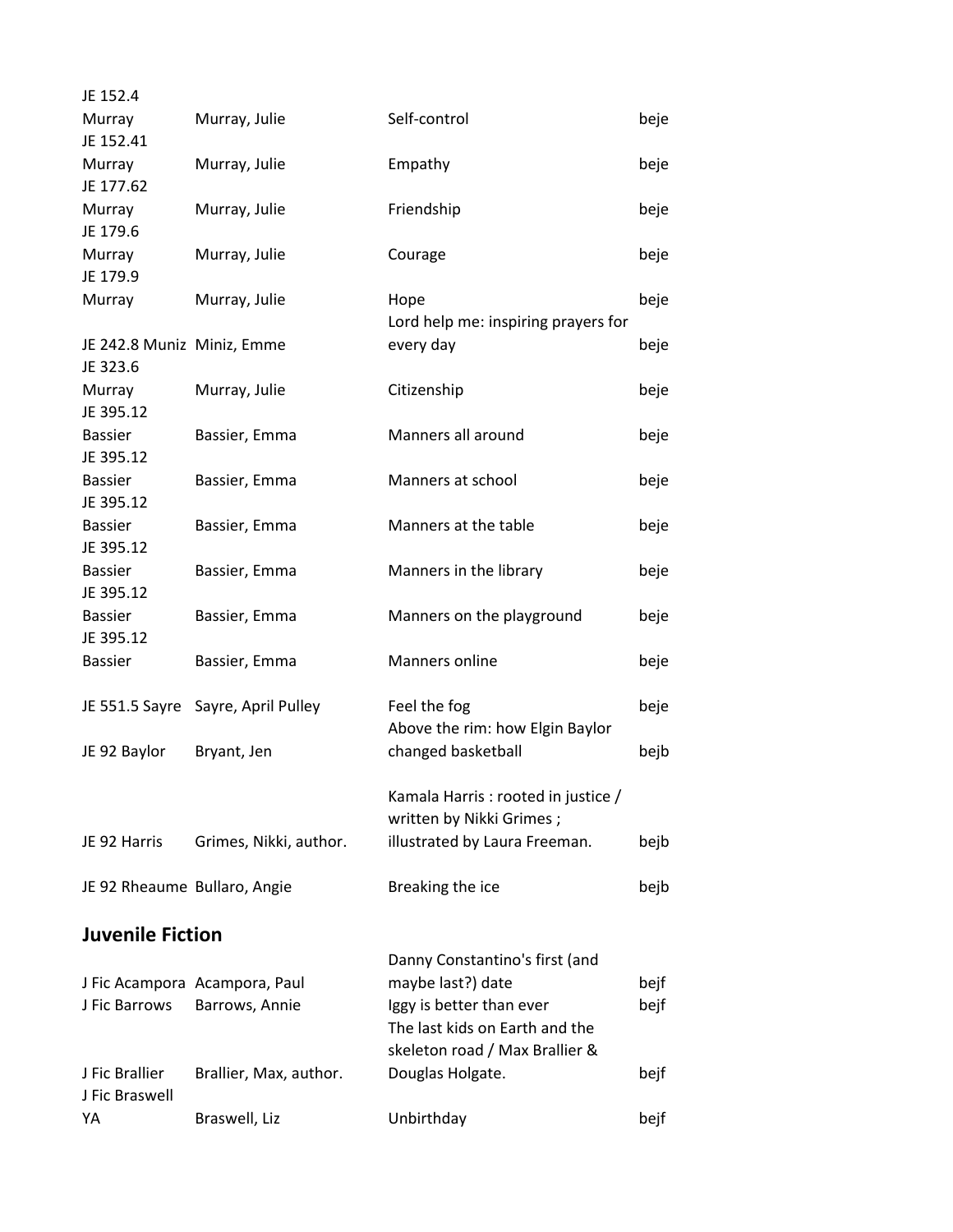| J Fic Clanton<br><b>Yellow Dot</b> | Clanton, Ben.                                        | Happy Narwhalidays (a Narwhal<br>and Jelly Book #5).        | bejf         |
|------------------------------------|------------------------------------------------------|-------------------------------------------------------------|--------------|
|                                    |                                                      | Come on in: 15 stories about                                |              |
| J Fic Come YA<br>J Fic Craft       |                                                      | immigration and finding home                                | bejf         |
| Graphic                            | Craft, Jerry                                         | Class act                                                   | bejf         |
| J Fic Creech<br>J Fic Curato       | Creech, Sharon                                       | One Time                                                    | bejf         |
| Graphic YA<br>J Fic Dragoon        | Curato, Mike                                         | Flamer                                                      | bejf         |
| Graphic                            | Dragoon, Leigh                                       | Little witches: magic in Concord                            | bejf         |
| J Fic Escabasse                    |                                                      |                                                             |              |
| Graphic                            | Escabasse, Sophie                                    | Witches of Brooklyn                                         | bejf         |
| J Fic Gallagher                    |                                                      |                                                             |              |
| Graphic                            | Gallagher, John<br>Gibbs, Stuart, 1969-              | Max Meow: cat crusader<br>Spy school revolution / Stuart    | bejf         |
| J Fic Gibbs                        | author.                                              | Gibbs.                                                      | bejf         |
| J Fic Gros                         |                                                      | Jo: an adaptation of Little Women                           |              |
| Graphic YA                         | Gros, Kathleen                                       | (sort of)                                                   | bejf         |
| J Fic Gudsnuk                      |                                                      |                                                             |              |
| Graphic                            | Gudsnuk, Kristen                                     | Minecraft: wither without you<br>Puppet's payback and other | bejf         |
| J Fic Hahn                         | Hahn, Mary Downing                                   | chilling tales                                              | bejf         |
| J Fic Hale                         |                                                      | Princess in Black and the giant                             |              |
| <b>Yellow Dot</b>                  | Hale, Shannon                                        | problem                                                     | bejf         |
| J Fic Higuera                      | Higuera, Donna Barba                                 | Lupe Wong won't dance                                       | bejf         |
| J Fic Horowitz                     | Horowitz, Anthony, 1955-                             | Necropolis / Anthony Horowitz.                              | bejf         |
| J Fic Howard                       |                                                      | Last Halloween: volume 1:                                   |              |
| Graphic<br>J Fic Irwin             | Howard, Abby                                         | Children                                                    | bejf         |
| Graphic YA                         | Irwin, Arianna                                       | Mean girls: senior year                                     | bejf         |
| J Fic James<br>J Fic Johnson       | James, Anna                                          | Map of stories                                              | bejf         |
| Graphic                            | Johnson, Varian                                      | Twins                                                       | bejf         |
| J Fic Jones                        | Jones, Joy                                           | Jayla jumps in                                              | bejf         |
| J Fic Jousselin                    |                                                      |                                                             |              |
| Graphic                            | Jousselin, Pascal                                    | Mister Invincible: local hero                               | bejf         |
| J Fic Kadohata                     | Kadohata, Cynthia                                    | Saucy                                                       | bejf         |
| J Fic Keene                        | Keene, Carolyn                                       | Nancy Drew Christmas                                        | bejf         |
| J Fic Lowry                        | J Fic LaCour YA LaCour, Nina, author.<br>Lowry, Lois | Watch over me / Nina LaCour.<br>The Willoughbys Return      | bejf<br>bejf |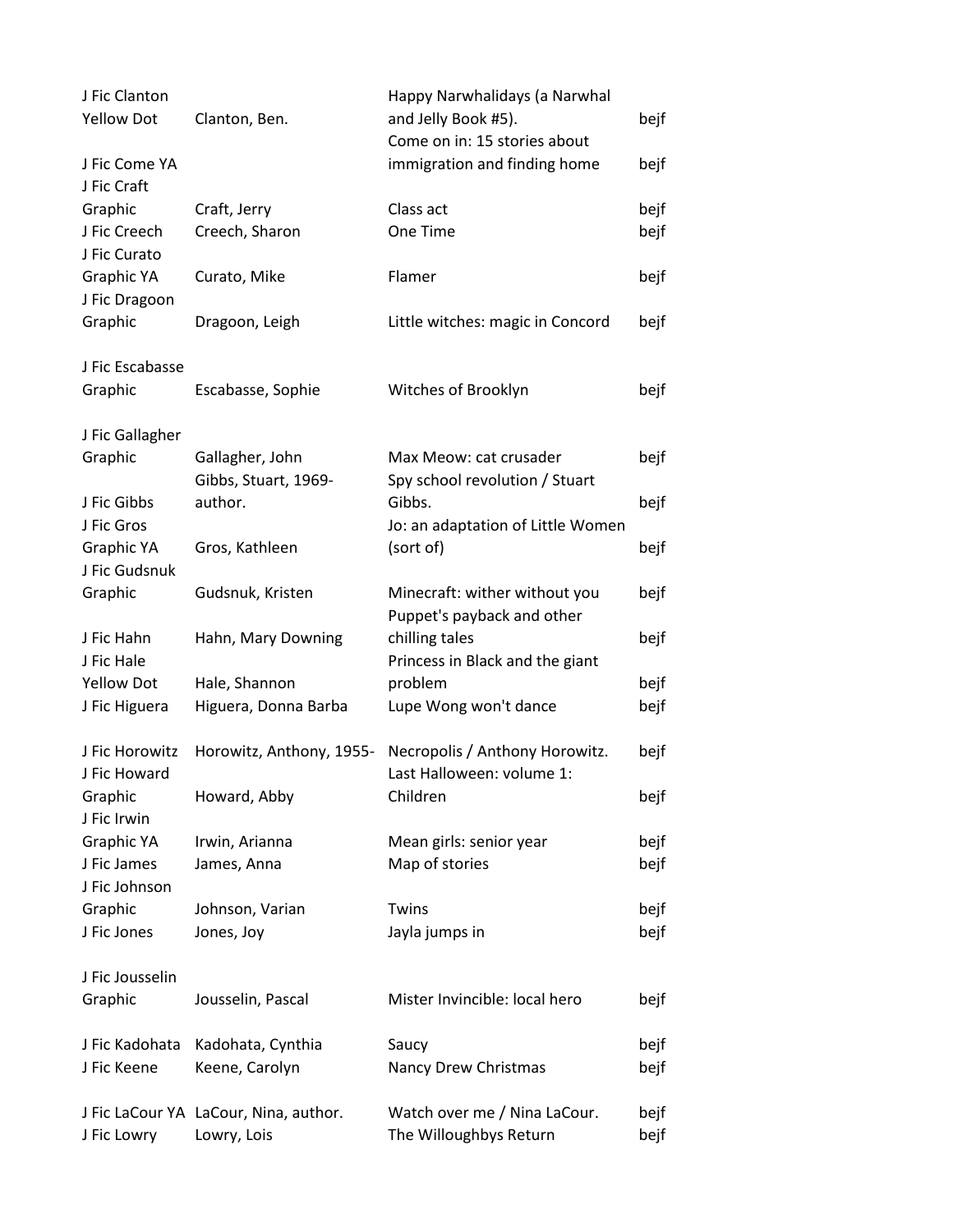| J Fic Martin      |                          |                                       |      |
|-------------------|--------------------------|---------------------------------------|------|
| Graphic           | Galligan, Gale           | Logan likes Mary Anne!                | bejf |
| J Fic             |                          |                                       |      |
| Matsumoto         |                          | With a dog and a cat, every day is    |      |
| Graphic           | Matsumoto, Hidekichi     | fun, vol 1                            | bejf |
| J Fic Mejia YA    | Mejia, Tehlor Kay        | Miss Meteor                           | bejf |
| J Fic Mendoza     |                          |                                       |      |
| YA                | Mendoza, Paola           | Sanctuary                             | bejf |
| J Fic Monster     |                          |                                       |      |
| Graphic           | Monster, Sfe R.          | Minecraft: volume 2                   | bejf |
| J Fic Mull        | Mull, Brandon            | Champion of the Titan Games           | bejf |
| J Fic Murphy      |                          |                                       |      |
| Graphic           | Murphy, Adam             | Groundbreaking scientists             | bejf |
| J Fic Murphy      |                          |                                       |      |
| Graphic           | Murphy, Adam             | Groundbreaking women                  | bejf |
| J Fic Myracle     | Myracle, Lauren, 1969-   | Under the moon : a Catwoman           |      |
| Graphic YA        | author.                  | tale                                  | bejf |
|                   |                          |                                       |      |
| J Fic Niven YA    | Niven, Jennifer, author. | Breathless / Jennifer Niven.          | bejf |
| J Fic O'Hara      |                          |                                       |      |
| Graphic           | O'Hara, Mo               | <b>Agent Moose</b>                    | bejf |
| J Fic Ortiz YA    | Ortiz, Amparo            | <b>Blazewrath games</b>               | bejf |
| J Fic Peirce      |                          |                                       |      |
| Graphic           | Peirce, Lincoln, author. | Big Nate blasts off / Lincoln Peirce. | bejf |
| J Fic Pinkney     | Pinkney, Andrea Davis    | Loretta Little Looks Back             | bejf |
| J Fic Queen       |                          |                                       |      |
| Graphic           | Queen, Ben               | Bear                                  | bejf |
|                   |                          |                                       |      |
| J Fic Reynolds    |                          |                                       |      |
| Graphic YA        | Reynolds, Jason          | Long way down                         | bejf |
| J Fic Reynolds    |                          |                                       |      |
| YA                | Reynolds, Justin A.      | Early departures                      | bejf |
| J Fic Riess       |                          |                                       |      |
| Graphic           | Riess, Natalie           | Dungeon critters                      | bejf |
| J Fic Riordan     | Riordan, Rick            | The Tower of Nero                     | bejf |
| J Fic Rowell      |                          |                                       |      |
| Graphic YA        | Rowell, Rainbow          | Fangirl                               | bejf |
|                   |                          |                                       |      |
|                   |                          | Epic tales of Captain Underpants:     |      |
| J Fic Rusu        |                          | George and Harold's epic comix        |      |
| <b>Yellow Dot</b> | Rusu, Meredith           | collection, vol. 2                    | bejf |
| J Fic Sass        | Sass, A. J.              | Ana on the edge                       | bejf |
| J Fic Sherry      |                          |                                       |      |
| <b>Yellow Dot</b> | Sherry, Kevin            | Fish feud!                            | bejf |
|                   |                          | Camping with Unicorns, Another        |      |
| J Fic Simpson     |                          | Phoebe and Her Unicorn                |      |
| Graphic           | Simpson, Dana            | Adventure                             | bejf |
|                   |                          |                                       |      |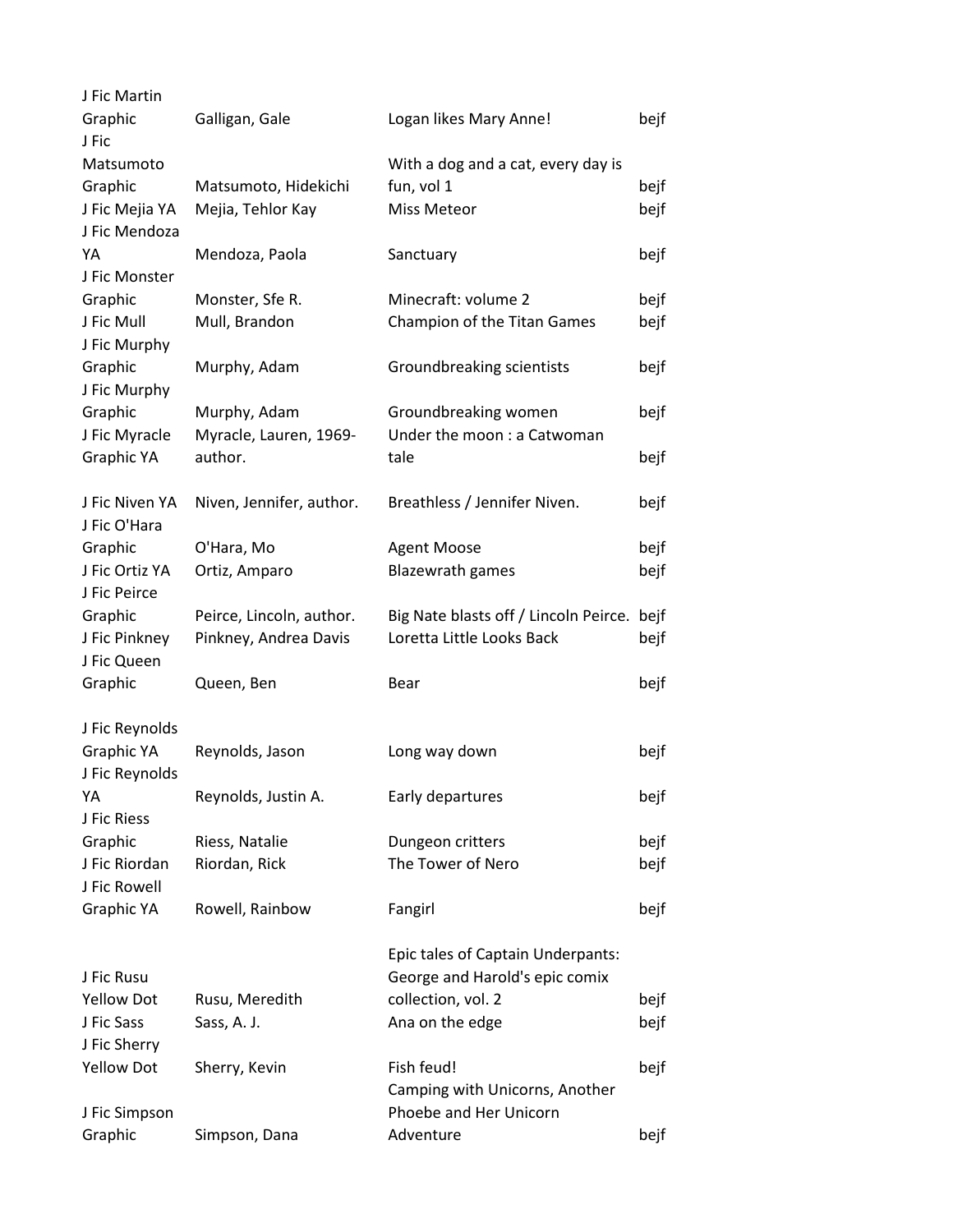| J Fic Simpson                         |                                                  |                                                                      |              |
|---------------------------------------|--------------------------------------------------|----------------------------------------------------------------------|--------------|
| Graphic                               | Simpson, Dana                                    | Virtual unicorn experience                                           | bejf         |
| J Fic Skrypuch<br>J Fic Song          | Skrypuch, Marsha Forchuk Trapped in Hitler's web |                                                                      | bejf         |
| Graphic<br>J Fic Steinke              | Song, Mika                                       | Donut Feed the Squirrels                                             | bejf         |
| Graphic                               | Steinke, Aron Nels                               | Mr. Wolf's class: field trip                                         | bejf         |
| J Fic Stiefvater                      |                                                  |                                                                      |              |
| Graphic YA<br>J Fic Stone YA<br>J Fic | Stiefvater, Maggie<br>Stone, Nic                 | Swamp Thing: twin branches<br>Dear Justyce<br>Wings of Fire Legends: | bejf<br>bejf |
| Sutherland<br>J Fic                   | Sutherland, Tui T.<br>Sutherland, Tui, 1978-     | Dragonslayer<br>Darkstalker: wings of fire:                          | bejf         |
| Sutherland<br>J Fic Thomas            | author.                                          | legends                                                              | bejf         |
| YA<br>J Fic                           | Thomas, Aiden                                    | Cemetery boys                                                        | bejf         |
| Timberlake                            | Timberlake, Amy                                  | Skunk and Badger                                                     | bejf         |
| J Fic Toriyama<br>Graphic YA          | Toriyama, Akira                                  | Dragon Ball Z, vol. 13                                               | bejf         |
| J Fic Toriyama<br>Graphic YA          | Toriyama, Akira                                  | Dragon Ball Z: vol. 1                                                | bejf         |
| J Fic Toriyama<br>Graphic YA          | Toriyama, Akira                                  | Dragon Ball Z: vol. 10                                               | bejf         |
| J Fic Toriyama<br>Graphic YA          | Toriyama, Akira                                  | Dragon Ball Z: vol. 11                                               | bejf         |
| J Fic Toriyama<br>Graphic YA          | Toriyama, Akira                                  | Dragon Ball Z: vol. 12                                               | bejf         |
| J Fic Toriyama<br>Graphic YA          | Toriyama, Akira                                  | Dragon Ball Z: vol. 14                                               | bejf         |
| J Fic Toriyama<br>Graphic YA          | Toriyama, Akira                                  | Dragon Ball Z: vol. 15                                               | bejf         |
| J Fic Toriyama<br>Graphic YA          | Toriyama, Akira                                  | Dragon Ball Z: vol. 16                                               | bejf         |
| J Fic Toriyama<br>Graphic YA          | Toriyama, Akira                                  | Dragon Ball Z: vol. 17                                               | bejf         |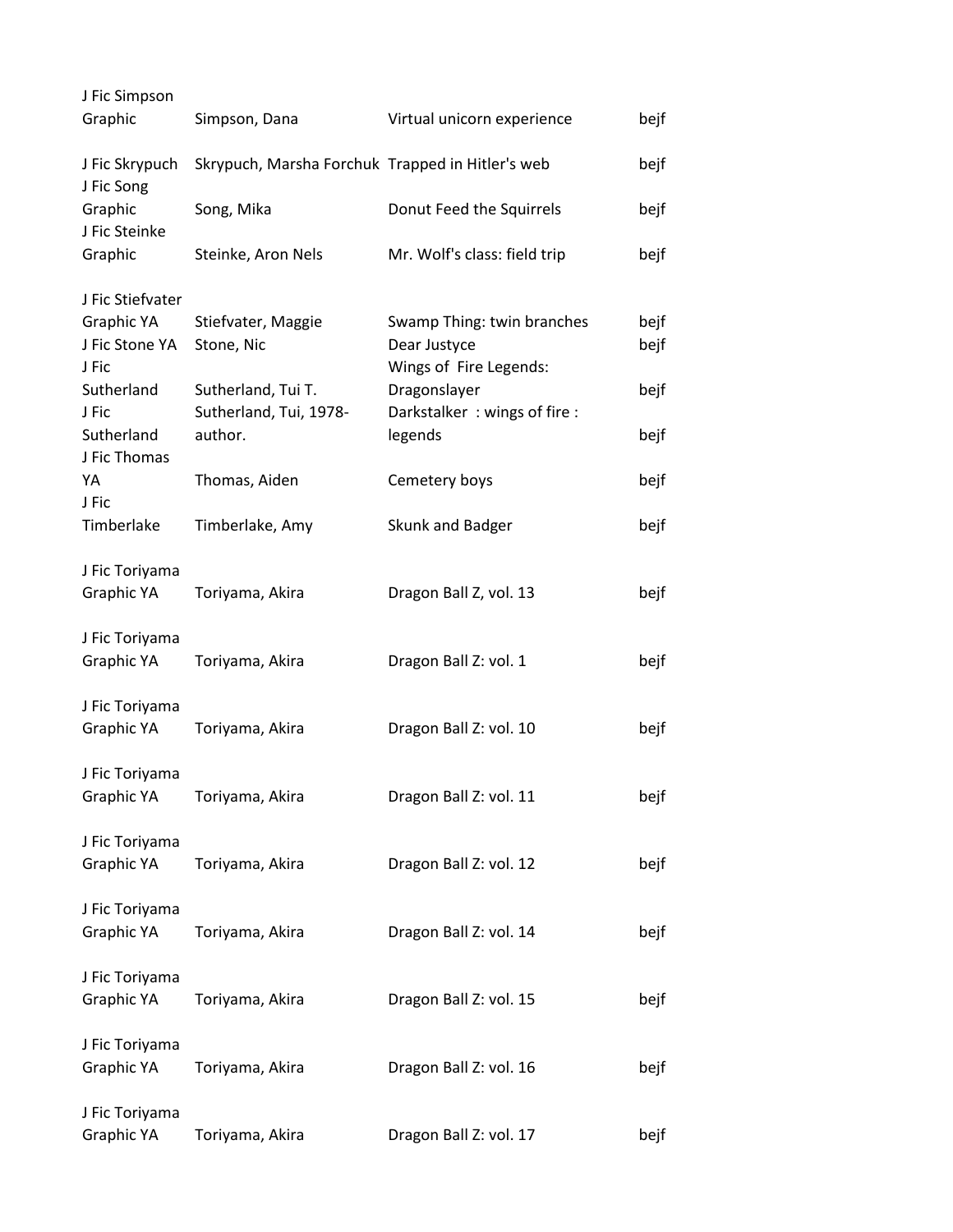| J Fic Toriyama<br>Graphic YA | Toriyama, Akira | Dragon Ball Z: vol. 18 | bejf |
|------------------------------|-----------------|------------------------|------|
| J Fic Toriyama<br>Graphic YA | Toriyama, Akira | Dragon Ball Z: vol. 19 | bejf |
| J Fic Toriyama<br>Graphic YA | Toriyama, Akira | Dragon Ball Z: vol. 2  | bejf |
| J Fic Toriyama<br>Graphic YA | Toriyama, Akira | Dragon Ball Z: vol. 20 | bejf |
| J Fic Toriyama<br>Graphic YA | Toriyama, Akira | Dragon Ball Z: vol. 21 | bejf |
| J Fic Toriyama<br>Graphic YA | Toriyama, Akira | Dragon Ball Z: vol. 22 | bejf |
| J Fic Toriyama<br>Graphic YA | Toriyama, Akira | Dragon Ball Z: vol. 23 | bejf |
| J Fic Toriyama<br>Graphic YA | Toriyama, Akira | Dragon Ball Z: vol. 24 | bejf |
| J Fic Toriyama<br>Graphic YA | Toriyama, Akira | Dragon Ball Z: vol. 25 | bejf |
| J Fic Toriyama<br>Graphic YA | Toriyama, Akira | Dragon Ball Z: vol. 3  | bejf |
| J Fic Toriyama<br>Graphic YA | Toriyama, Akira | Dragon Ball Z: vol. 4  | bejf |
| J Fic Toriyama<br>Graphic YA | Toriyama, Akira | Dragon Ball Z: vol. 5  | bejf |
| J Fic Toriyama<br>Graphic YA | Toriyama, Akira | Dragon Ball Z: vol. 7  | bejf |
| J Fic Toriyama<br>Graphic YA | Toriyama, Akira | Dragon Ball Z: vol. 8  | bejf |
| J Fic Toriyama<br>Graphic YA | Toriyama, Akira | Dragon Ball Z: vol.9   | bejf |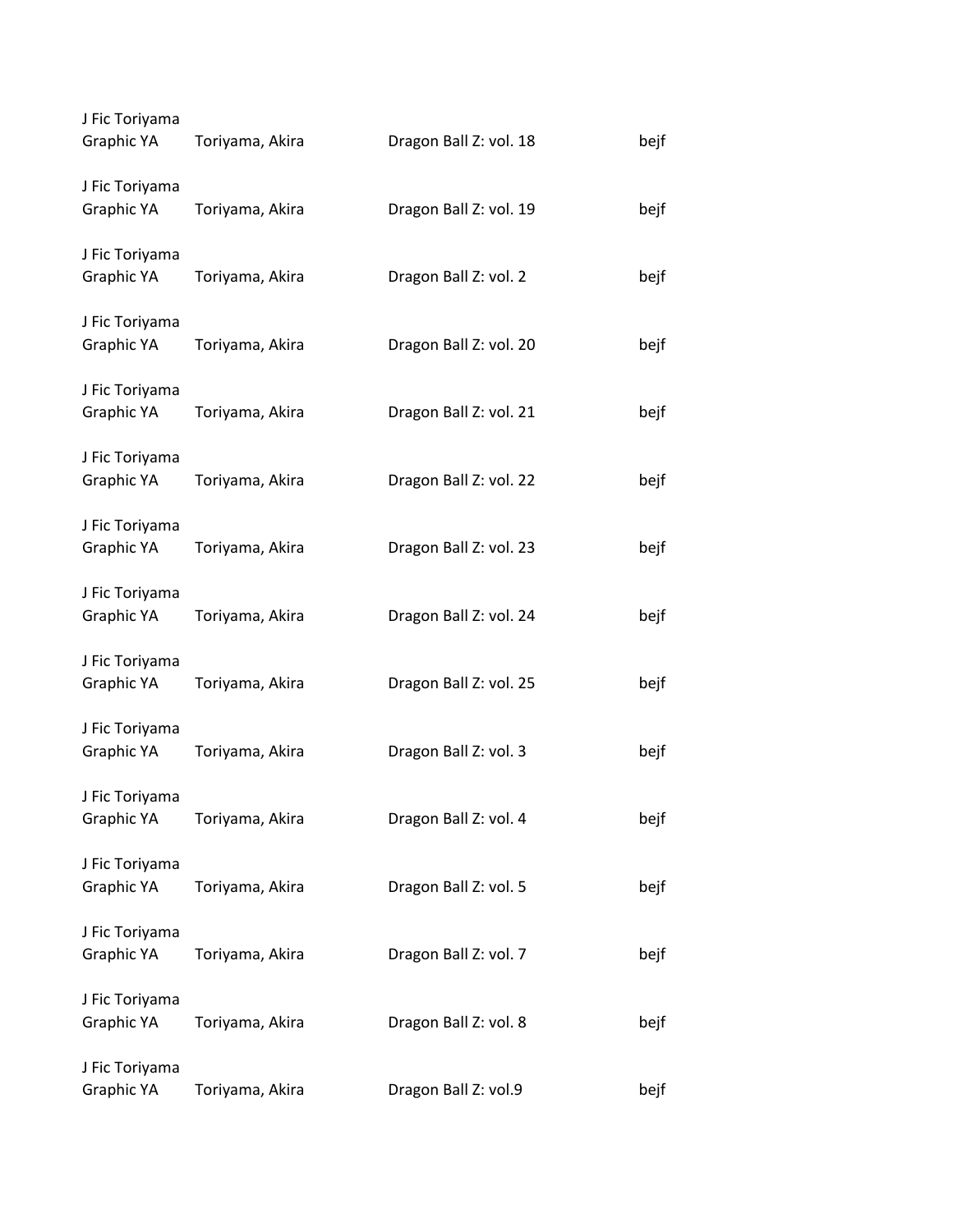| J Fic Toriyama               |                          |                                                                                                             |      |
|------------------------------|--------------------------|-------------------------------------------------------------------------------------------------------------|------|
| Graphic YA                   | Toriyama, Akira          | Dragon Ball, volume 1                                                                                       | bejf |
| J Fic Toriyama               |                          | Doragon BÅ <sup>P</sup> u. EnglishDragon Ball                                                               |      |
| Graphic YA<br>J Fic Toriyama | Toriyama, Akira, 1955-   | Z. Vol. 6                                                                                                   | bejf |
| YA                           | Toriyama, Akira          | Dragon Ball Z: vol. 26                                                                                      | bejf |
| J Fic Treml                  |                          | Sherlock Bones and the natural                                                                              |      |
| Graphic                      | Treml, Renee             | history mystery                                                                                             | bejf |
| J Fic Tripp                  | Tripp, Valerie           | Absolute hero                                                                                               | bejf |
| J Fic Weiss                  |                          |                                                                                                             |      |
| Graphic                      | Weiss, Bobby JG          | Lion king                                                                                                   | bejf |
| J Fic                        |                          |                                                                                                             |      |
| Yamaguchi                    |                          |                                                                                                             |      |
| Graphic YA<br>J Fic Yanish   | Yamaguchi, Tsubasa       | Blue period 1                                                                                               | bejf |
| <b>Yellow Dot</b>            | Yanish, Brian            | Shark and Bot                                                                                               | bejf |
| JE Bailey                    | Bailey, Linda            | Princesses versus dinosaurs                                                                                 | beje |
| JE Barnett                   | Barnett, Mac             | Polar bear in the snow                                                                                      | beje |
| JE Bates                     | Bates, Amy June          | When I draw a panda                                                                                         | beje |
| JE Battersby                 | Battersby, Katherine     | Perfect pigeons                                                                                             | beje |
| JE Benton                    | Benton, Jim              | Comet the unstoppable reindeer                                                                              | beje |
| JE Berenstain                |                          | Berenstain Bears and the ghost of                                                                           |      |
| Pink Dot                     | Berenstain, Mike         | the theater                                                                                                 | beje |
| JE Berenstain                |                          |                                                                                                             |      |
| Plnk Dot                     | Berenstain, Mike         | Berenstain Bears' big track meet                                                                            | beje |
| JE Blackall                  | Blackall, Sophie         | If you come to Earth                                                                                        | beje |
|                              |                          | Brown, Dan, 1964- author, Wild symphony / Dan Brown;                                                        |      |
| JE Brown                     | composer.                | illustrated by Susan Batori.                                                                                | beje |
| JE Cena                      | Cena, John               | <b>Fast friends</b>                                                                                         | beje |
| JE Chin                      | Chin, Jason              | Your place in the universe                                                                                  | beje |
|                              |                          | The ocean calls : a haenyeo                                                                                 |      |
|                              |                          | mermaid story / written by Tina                                                                             |      |
| JE Cho                       | Cho, Tina M., author.    | Cho; illustrated by Jess X. Snow.                                                                           | beje |
| JE Ciraolo                   | Ciraolo, Simona          | If Winter comes, tell it I'm not here beje                                                                  |      |
| JE Conradi                   | Conradi, Heike           | Little bell that wouldn't ring                                                                              | beje |
|                              |                          | Bunheads / Misty Copeland;                                                                                  |      |
| JE Copeland                  | Copeland, Misty, author. | illustrated by Setor Fiadzigbey.<br>Click, clack, good night / written by<br>Doreen Cronin ; illustrated by | beje |
| JE Cronin                    | Cronin, Doreen, author.  | Betsy Lewin.                                                                                                | beje |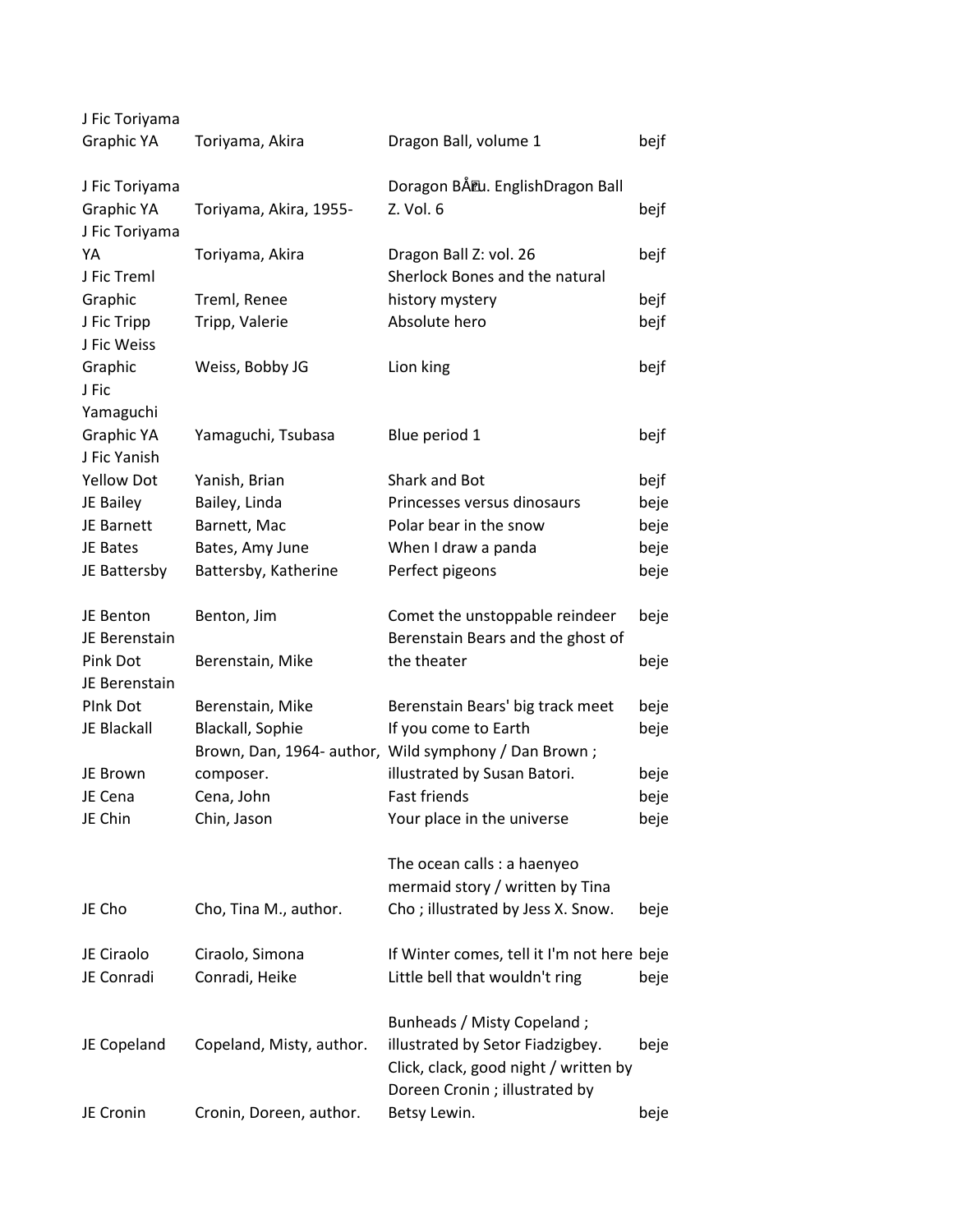| JE Dean Pink               |                                           | Pete the Kitty and the Unicorn's   |      |
|----------------------------|-------------------------------------------|------------------------------------|------|
| Dot                        | Dean, James                               | <b>Missing Colors</b>              | beje |
|                            | JE DeRolf-Rains DeRolf-Rains, Patricia A. | Let's plant a garden               | beje |
| JE Eland                   | Eland, Eva                                | Where happiness begins             | beje |
| JE Fallon                  | Fallon, Jimmy                             | 5 more sleeps 'til Christmas       | beje |
| JE Finison                 | Finison, Carrie                           | Dozens of doughnuts                | beje |
| JE Frazee                  | Frazee, Marla                             | Farmer and the monkey              | beje |
| JE Gardner                 | Gardner, Kate                             | Snow falls                         | beje |
| JE Gravett                 | Gravett, Emily                            | Meerkat Christmas                  | beje |
| JE                         |                                           |                                    |      |
| Guendelsberge              |                                           |                                    |      |
| r                          | Guendelsberger, Erin                      | Cookies for Elmo                   | beje |
| JE Hale                    | Hale, Bruce                               | Peppermint post                    | beje |
|                            | Higgins, Ryan T., author,                 | We will rock our classmates / Ryan |      |
| JE Higgins                 | illustrator.                              | T. Higgins.                        | beje |
| JE Hills                   | Hills, Tad                                | Mistletoe                          | beje |
| JE Horowitz                | Horowitz, Dave                            | Emergency monster squad            | beje |
| JE Joy                     | Joy, Angela                               | Black is a rainbow color           | beje |
| JE Kasza                   | Kasza, Keiko                              | My lucky day                       | beje |
| JE Kearney                 | Kearney, Brendan                          | Fish                               | beje |
| JE Knapman                 | Knapman, Timothy                          | Twelve unicorns of Christmas       | beje |
| JE Kraegel                 |                                           |                                    |      |
| <b>Board Book</b>          | Kraegel, Kenneth                          | This is a book of shapes           | bebb |
|                            |                                           | Digging for words: Jose Alberto    |      |
| JE Kunkel                  | Kunkel, Angela Burke                      | Gutierrez and the library he built | beje |
| JE Larios<br>JE LaRochelle | Larios, Julie                             | Eek! : a noisy journey from A to Z | beje |
| Pink Dot<br>JE Leung Board | LaRochelle, David                         | See the cat                        | beje |
| <b>Book</b>                | Leung, Hilary                             | Will bear share?                   | bebb |
| JE Lichtenheld             | Lichtenheld, Tom                          | Louis                              | beje |
| JE Lichtenheld             | Lichtenheld, Tom                          | Moo-moo, I love you!               | beje |
| JE Litchfield              | Litchfield, David                         | Lights on Wonder Rock              | beje |
| JE Mack                    | Mack, Jeff                                | Just a story                       | beje |
|                            | McBeth, T. L., author,                    | Randy, the beautiful horse / T.L.  |      |
| JE McBeth                  | illustrator.                              | McBeth.                            | beje |
|                            |                                           | Evelyn Del Rey is moving away /    |      |
|                            |                                           | Meg Medina ; illustrated by Sonia  |      |
| JE Medina                  | Medina, Meg, author.                      | SÃjnchez.                          | beje |
| JE My Board                |                                           |                                    |      |
| Book                       |                                           | My first Curious George            | bebb |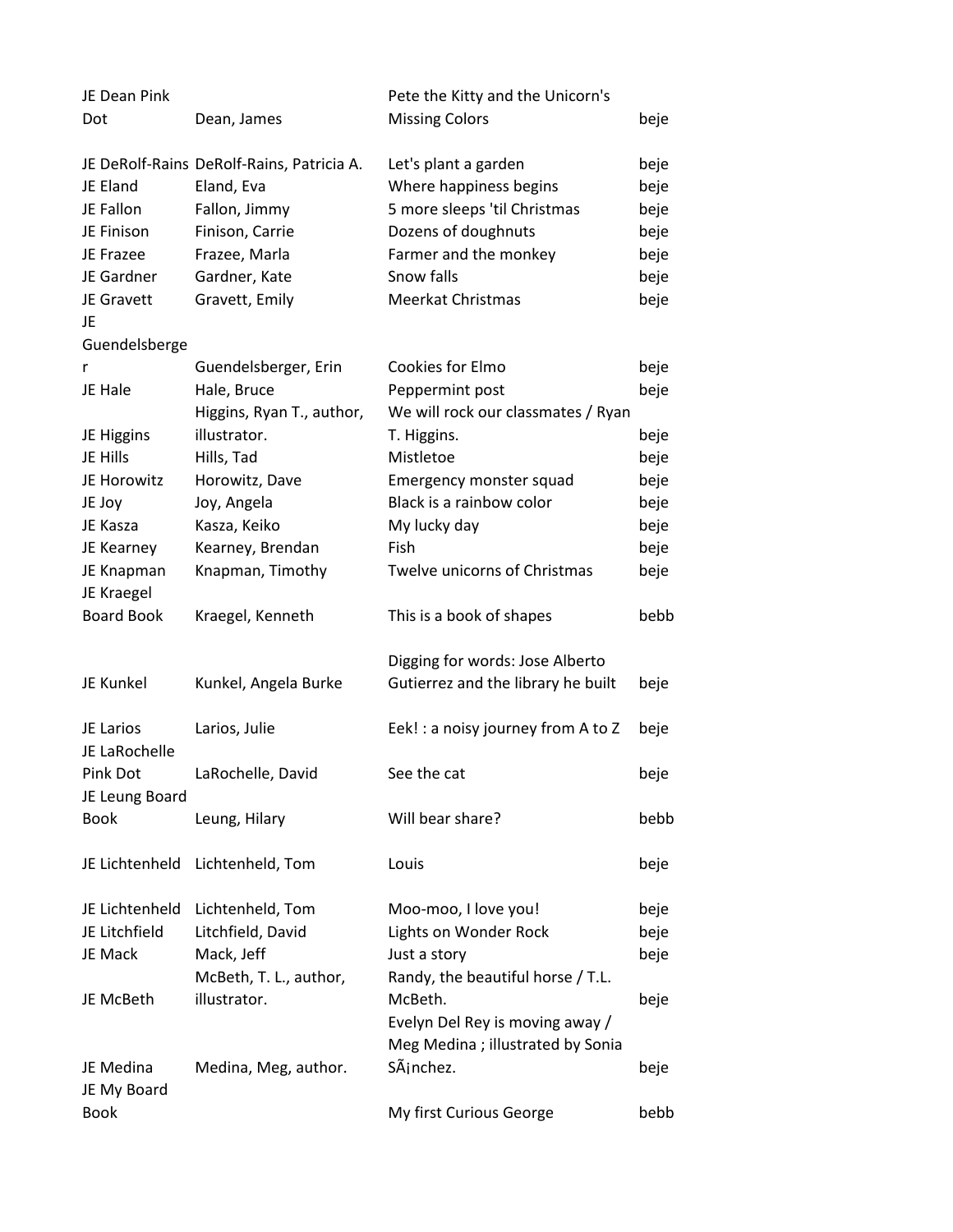| JE Orr            | Orr, Bobby                            | Bobby Orr and the hand-me-down<br>skates<br>Madeline Finn and the Therapy | beje |
|-------------------|---------------------------------------|---------------------------------------------------------------------------|------|
| JE Papp           | Pappa, Lisa                           | Dog                                                                       | beje |
| JE Parent         | Parent, Nancy                         | Nancy and the mermaid ballet                                              | beje |
| JE Parr           | Parr, Todd, author.                   | The joyful book / Todd Parr.                                              | beje |
| JE Platt Board    |                                       |                                                                           |      |
| <b>Book</b>       | Platt, Cynthia                        | Curious about fall                                                        | bebb |
| JE Platt Board    |                                       |                                                                           |      |
| <b>Book</b>       | Platt, Cynthia                        | Curious about spring                                                      | bebb |
| JE Posner-        |                                       |                                                                           |      |
| Sanchez Board     |                                       |                                                                           |      |
| <b>Book</b>       | Posner-Sanchez, Andrea                | Grover                                                                    | bebb |
| JE Posner-        |                                       |                                                                           |      |
| Sanchez Board     |                                       |                                                                           |      |
| <b>Book</b>       | Posner-Sanchez, Andrea                | The Count                                                                 | bebb |
| JE Posner-        |                                       |                                                                           |      |
|                   | Sanchez Board Posner-Sanchez, Andrea, |                                                                           |      |
| <b>Book</b>       | author.                               | Elmo's lucky day                                                          | bebb |
| JE Prasadam-      |                                       |                                                                           |      |
| Halls             | Prasadam-Halls, Smriti.               | Rain Before Rainbows.                                                     | beje |
|                   | Raschka, Christopher,                 |                                                                           |      |
| JE Raschka        | author, illustrator.                  | In the city / Chris Raschka.                                              | beje |
|                   |                                       |                                                                           |      |
|                   | Rex, Adam, author,                    | On account of the gum / written                                           |      |
| JE Rex            | illustrator.                          | and illustrated by Adam Rex.                                              | beje |
| JE Rex            | Rex, Michael                          | We're Going On a Goon Hunt                                                | beje |
| JE Rogers         |                                       |                                                                           |      |
| <b>Board Book</b> | Rogers, Fred                          | It's you I like                                                           | bebb |
| JE Rogers         |                                       |                                                                           |      |
| Board Book        | Rogers, Fred                          | Won't you be my neighbor?                                                 | bebb |
| JE Rosenthal      | Rosenthal, Amy Krouse                 | Choo-choo school                                                          | beje |
|                   |                                       |                                                                           |      |
| JE Rothman        | Rothman, Scott                        | Attack of the Underwear Dragon                                            | beje |
| JE Sarihi         | Sarihi, Sepideh                       | My favorite memories                                                      | beje |
| JE Schulz Board   |                                       |                                                                           |      |
| Book              | Schulz, Charles M.                    | Be thankful, be giving                                                    | bebb |
| JE Seuss Pink     |                                       |                                                                           |      |
| Dot               | LeSieg, Theo., 1904-                  | Wacky Wednesday.                                                          | beje |
|                   |                                       | Mr. Nogginbody and the childish                                           |      |
| JE Shannon        | Shannon, David                        | child                                                                     | beje |
| JE Slack          | Slack, Michael                        | Kitties on dinosaurs                                                      | beje |
| JE Smith          | Smith, Briony May                     | Margaret's unicorn                                                        | beje |
|                   |                                       | Share some kindness, bring some                                           |      |
| JE Stott          | Stott, Apryl                          | light                                                                     | beje |
| JE Tarlow         | Tarlow, Ellen                         | Looking for smile                                                         | beje |
| JE Thomas         | Thomas, Jan                           | The Chicken Who Couldn't                                                  | beje |